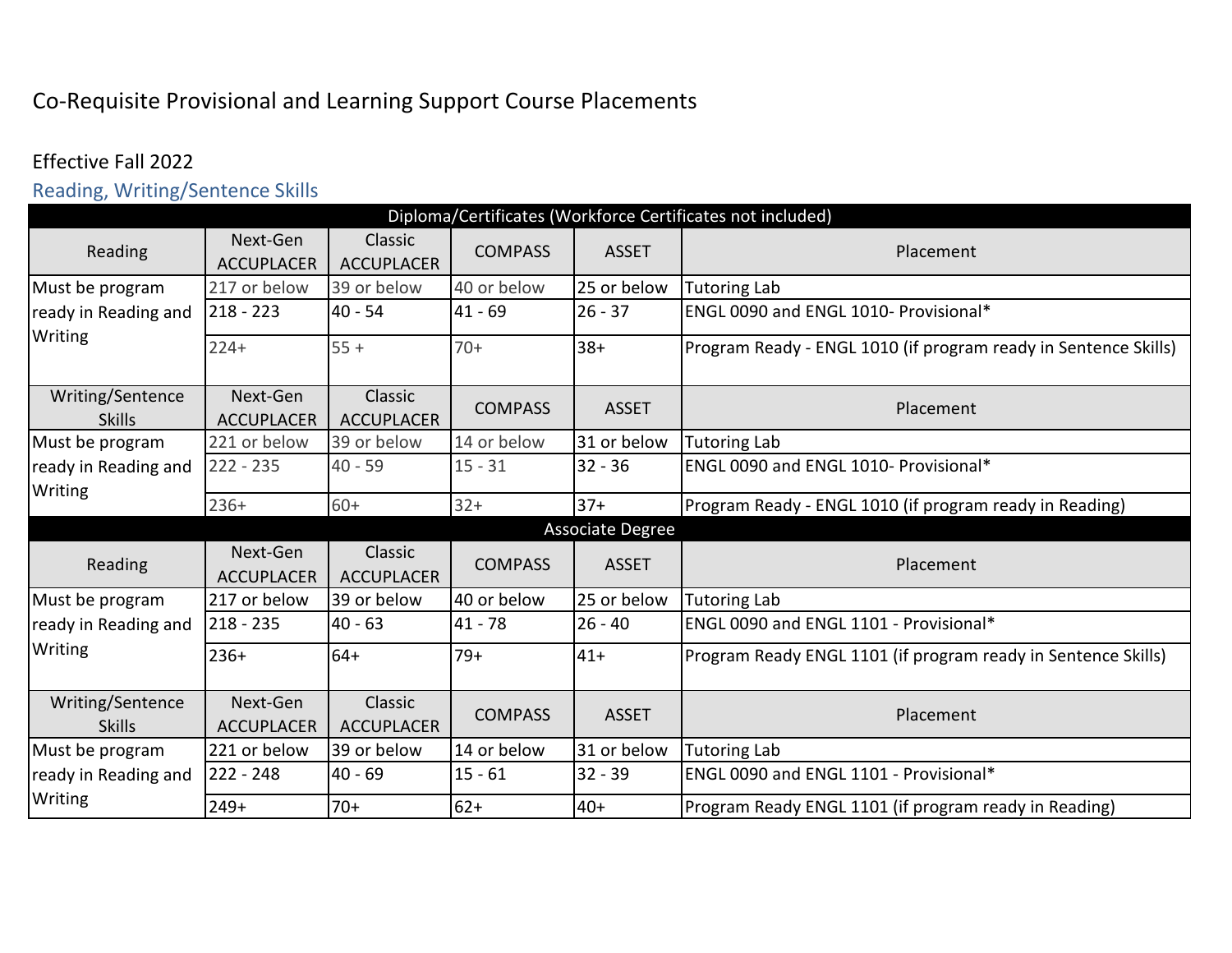# Math

| Math - for programs that do not require Algebra                |                               |                                     |                |              |                                               |
|----------------------------------------------------------------|-------------------------------|-------------------------------------|----------------|--------------|-----------------------------------------------|
|                                                                | Next-Gen<br><b>ACCUPLACER</b> | <b>Classic</b><br><b>ACCUPLACER</b> | <b>COMPASS</b> | <b>ASSET</b> | Placement                                     |
| Arithmetic                                                     | 222 or below                  | 21 or below                         | 16 or below    | 24 or below  | <b>Tutoring Lab</b>                           |
|                                                                | $223 - 228$                   | $22 - 33$                           | $17 - 25$      | $25 - 31$    | MATH 0090 and MATH 1012--Provisional*         |
|                                                                | $229+$                        | $34+$                               | $26+$          | $32+$        | Program Ready - MATH 1012                     |
| Math for programs that require an Algebra course or equivalent |                               |                                     |                |              |                                               |
|                                                                | Next-Gen                      | Classic                             | <b>COMPASS</b> | <b>ASSET</b> | Placement                                     |
|                                                                | <b>ACCUPLACER</b>             | <b>ACCUPLACER</b>                   |                |              |                                               |
| Arithmetic                                                     | 222 or below                  | 21 or below                         | 16 or below    | 24 or below  | <b>Tutoring Lab</b>                           |
|                                                                | $223 - 228$                   | $22 - 33$                           | $17 - 25$      | $25 - 31$    | MATH 0090 and MATH 0098 - Provisional*        |
| QAS/Elementary                                                 | $200 - 232$                   | $20 - 40$                           | $0 - 27$       | $23 - 35$    | MATH 0098 only if program ready in Arithmetic |
| Algebra                                                        | $233 - 244$                   | 4156                                | $28 - 36$      | $36 - 41$    | MATH 0099 or 1013; MATH 0099 and 1111/1103    |
|                                                                | $245 +$                       | $57+$                               | $37+$          | $42+$        | Prog. Ready MATH 1111 or equiv.               |
| College Algebra                                                | $249+$                        | $70+$                               |                |              | Prog. Ready MATH 1113/1131                    |

\*Students placed in ENGL0090 or MATH0090 will be required to take COLL 1500-College Success. \*\*\*Diplomas CNC Tech (CT12) and Machine Tool (MTT2) will be reqired to take Elem. Algebra/QAS and make a 23/233

Entry Level Workforce Certificates will require either a 2.0 gpa on high school transcript Or meet the following Accuplacer test score minimums:

|                         | Next-Gen | Classic |
|-------------------------|----------|---------|
| Reading                 | 218      | 36      |
| Writing/Sentence Skills | 222      | 30      |
| Arithmetic              | 223      | 23      |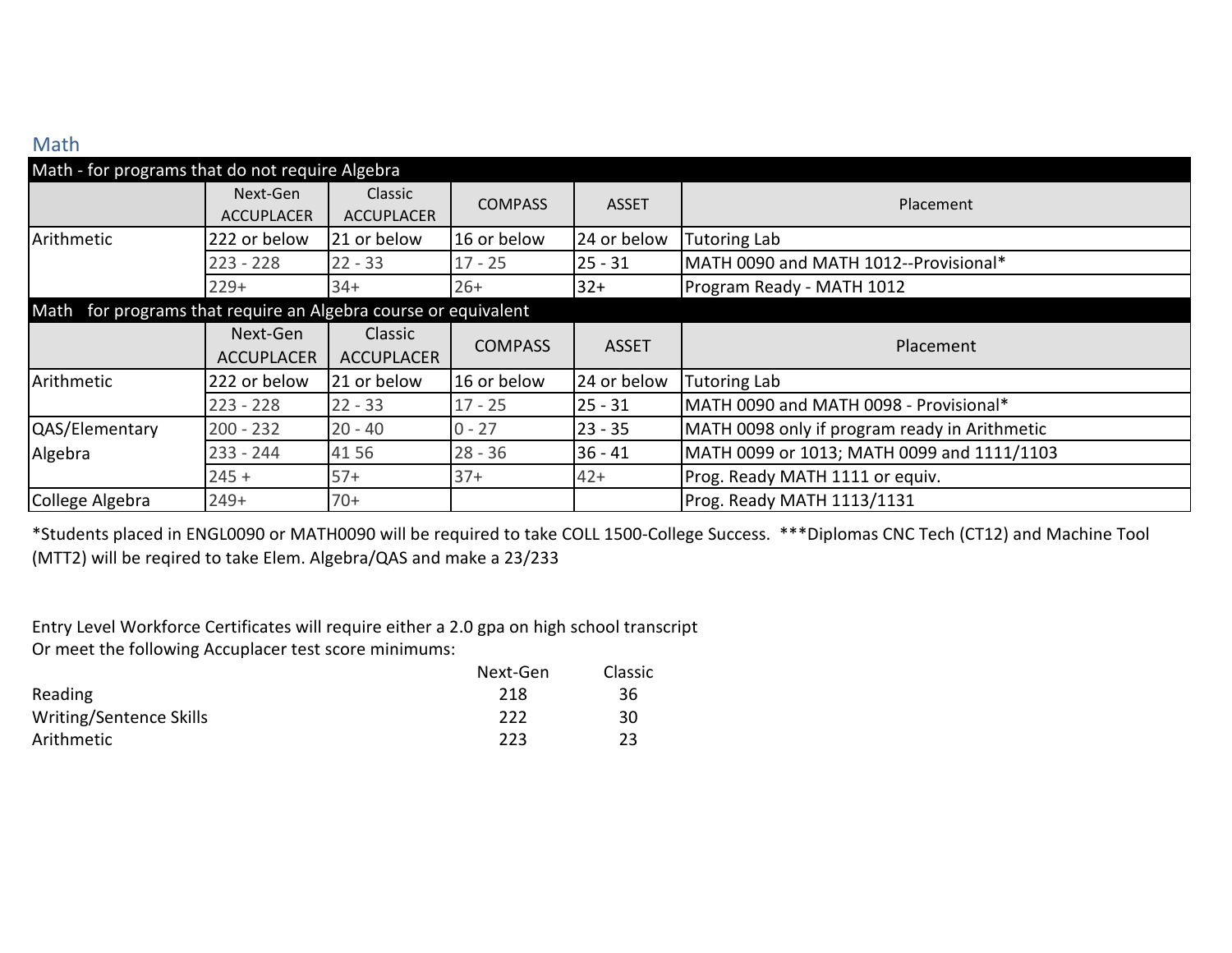## ACCUPLACER Exemptions

Acceptable SAT or ACT scores may be used in lieu of ACCUPLACER:

SAT Diploma/Certificate Requirements

· Critical Reading 16 (270 if taken before 3/1/16), Math 18 (310 if taken before 3/1/16)

SAT Degree Requirements

· Critical Reading 17 (290 if taken before 3/1/16), Math 21 (380 if taken before 3/1/16), Math (1113) 26.5, Math (1131) 31

#### Pre-SAT Diploma Requirements

· Reading 16, Writing 15, Math 18

Pre-SAT Degree Requirements

· Reading 17, Writing 17, Math (1013,1111,1101,1103) 21, Math (1113) 26.5, Math (1131) 31

ACT Diploma/Certificate Requirements

· Reading 14, English 13, Math 14

ACT Degree Requirements

Reading 16, English 14, Math (1013,1111,1101,1103) 17, Math (1113) 20, Math (1131) 21

### GED

. 145 for Reading (GEDR) and Math (GEDM) for Diploma and Degree requirements

#### Georgia Milestone

525 on the GME English/Language Arts for Diploma and Degree English requirements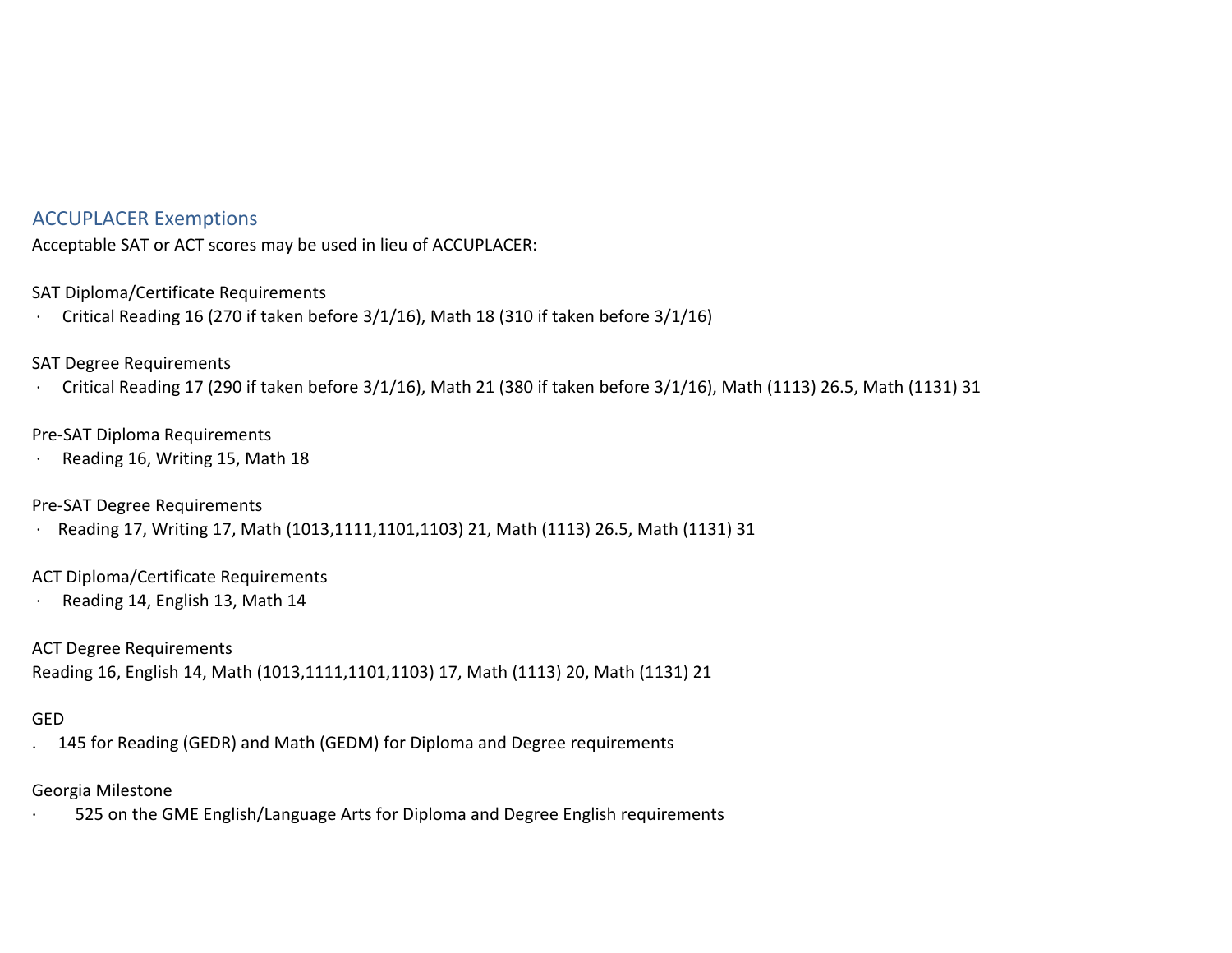HOPE GPA-(after 10th grade)

2.60 (can be used for all certificates, diplomas, and degrees)

High School GPA -

 $\ddot{\phantom{a}}$ 

2.00 (only for use with Workforce Certificates)

New for Summer and Fall 2020, TABE and COVID-19 Scores Unavailable TABE - For Workforce Certificates Only TABE 9-10 Reading Level M, D, A 461 TABE 9-10 Math Level M, D, A 442 New for Fall '21 TABE 11-12 Reading Level M, D 501 TABE 11-12 Reading Level A 536 TABE 11-12 Math Level M,D 496 TABE 11-12 Math Level A 537

New for Fall '21 HiSET for Diploma or Degree HiSET Reading 8 HiSET Lang. Arts 8 HiSET Math 8

Scores Unavailable (due to COVID-19) CV19 in BANNER

ACCUPLACER Writeplacer Diploma/Certificate Requirements

 $\ddot{\phantom{a}}$ · 0-1 Tutoring Lab, 2 ENGL 0090, 3-8 ENGL 1010

#### ACCUPLACER Writeplacer Degree Requirements

0-1 Tutoring Lab, 2-3 ENGL 0090, 4-8 ENGL 1101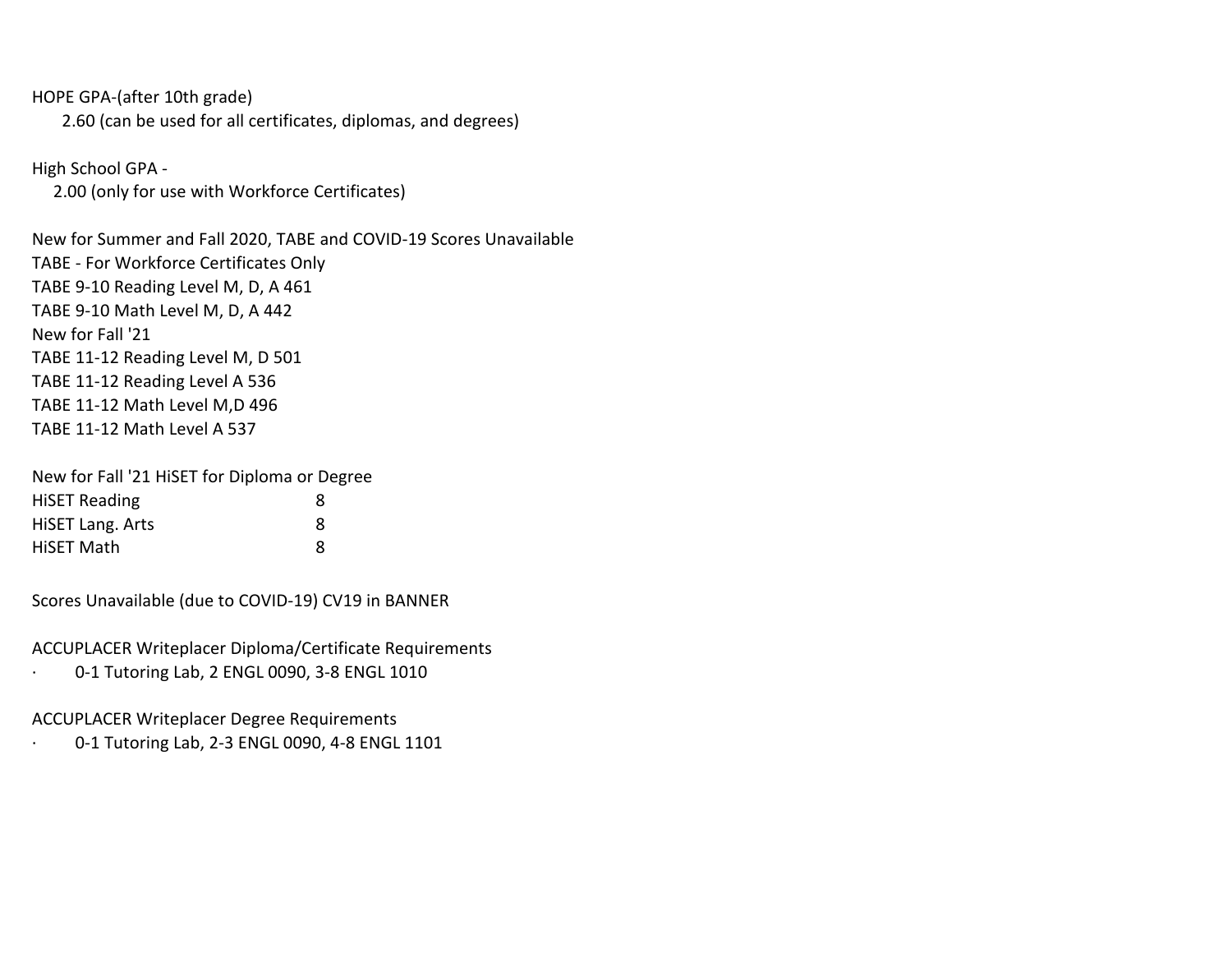|                                                 |                  |             |                          |                    |              |   |                           |                           |              |                 |               |            | QAS/Elem. |
|-------------------------------------------------|------------------|-------------|--------------------------|--------------------|--------------|---|---------------------------|---------------------------|--------------|-----------------|---------------|------------|-----------|
|                                                 | Semester         |             | HS/GED                   |                    |              |   |                           |                           |              | Reading         | Writing/Sent. | Arithmetic | Algebra   |
| <b>GNTC-Programs of Study</b>                   | Program          | Degree      | Required                 |                    |              |   |                           |                           |              | NEXT-           | Skills NEXT-  | NEXT-      | NEXT-     |
|                                                 | Code             | <b>Type</b> | up front                 |                    | FCC GCC      |   |                           | PCC WCC WMC CCC           |              | <b>GEN/ACCU</b> | GEN/ACCU      | GEN/ACCU   | GEN/ACCU  |
|                                                 |                  |             |                          |                    |              |   |                           |                           |              |                 |               |            |           |
|                                                 |                  |             | <b>Associate Degrees</b> |                    |              |   |                           |                           |              |                 |               |            |           |
| Accounting                                      | <b>AC13</b>      | <b>AAS</b>  | Y                        | X                  | X            |   | X                         |                           |              | 236/64          | 249/70        | 229/34     | 245/57    |
| Adult Echocardiography                          | EC33             | AAS         | Y                        | X                  |              |   |                           |                           |              | 236/64          | 249/70        | 229/34     | 245/57    |
| <b>Applied Technical Management</b>             | <b>AS33</b>      | AAS         | Y                        | X                  | X            | X | X                         | X                         | X            | 236/64          | 249/70        | 229/34     | 245/57    |
| <b>Associate of Science Nursing</b>             | <b>NU33</b>      | <b>ASN</b>  | Y                        |                    |              |   | X                         |                           |              | 236/64          | 249/70        | 229/34     | 245/57    |
| <b>Automation Engineering Technology</b>        | AET3             | AAS         | Y                        |                    |              |   |                           | X                         |              | 236/64          | 249/70        | 229/34     | 245/57    |
| <b>Automotive Technology</b>                    | <b>AT23</b>      | AAS         | Y                        | $\pmb{\mathsf{X}}$ |              |   | X                         |                           |              | 236/64          | 249/70        | 229/34     | 245/57    |
| <b>Aviation Maintenance Technology</b>          | AM43             | AAS         | Y                        | $\pmb{\mathsf{X}}$ |              |   |                           |                           |              | 236/64          | 249/70        | 229/34     | 245/57    |
| <b>Business Healthcare Technology</b>           | <b>BHT3</b>      | <b>AAS</b>  | Y                        | X                  | $\sf X$      | X | X                         | $\boldsymbol{\mathsf{X}}$ | X            | 236/64          | 249/70        | 229/34     | 245/57    |
| <b>Business Technology</b>                      | <b>BA23</b>      | AAS         | Y                        | X                  | X            | X | X                         | $\boldsymbol{\mathsf{X}}$ |              | 236/64          | 249/70        | 229/34     | 245/57    |
| <b>Business Management</b>                      | <b>MD13</b>      | AAS         | Y                        | X                  | X            |   | X                         | X                         | X            | 236/64          | 249/70        | 229/34     | 245/57    |
| <b>Computer Support Specialist</b>              | <b>CS23</b>      | AAS         | Y                        | X                  | X            | X | X                         | $\boldsymbol{\mathsf{X}}$ | X            | 236/64          | 249/70        | 229/34     | 245/57    |
| <b>Construction Management</b>                  | <b>CM13</b>      | AAS         | Y                        |                    | $\mathsf{X}$ |   |                           |                           |              | 236/64          | 249/70        | 229/34     | 245/57    |
| Criminal Justice Technology                     | CJT3             | AAS         | Y                        |                    | X            |   | X                         | X                         |              | 236/64          | 249/70        | 229/34     | 245/57    |
| <b>Culinary Arts</b>                            | <b>CA43</b>      | AAS         | Y                        | X                  |              |   |                           |                           |              | 236/64          | 249/70        | 229/34     | 245/57    |
| Cybersecurity                                   | <b>IS23</b>      | AAS         | y                        |                    |              |   |                           |                           | X            | 236/64          | 249/70        | 229/34     | 245/57    |
| Diagnostic Medical Sonography                   | DMS3             | AAS         | Y                        | X                  |              |   |                           |                           |              | 236/64          | 249/70        | 229/34     | 245/57    |
| <b>Drafting Technology</b>                      | DT13             | AAS         | Y                        |                    |              |   | X                         |                           |              | 236/64          | 249/70        | 229/34     | 245/57    |
| Early Childhood Care and Education              | <b>EC13</b>      | AAS         | Y                        | X                  | $\sf X$      | X | $\boldsymbol{\mathsf{X}}$ | $\boldsymbol{\mathsf{X}}$ | X            | 236/64          | 249/70        | 229/34     | 245/57    |
| Electronics Technology - Discontinued Fall '20  | ET13             | AAS         | Y                        |                    |              |   | X                         | X                         |              | 236/64          | 249/70        | 229/34     | 245/57    |
| <b>Health Care Management</b>                   | HC <sub>23</sub> | AAS         | Y                        | $\pmb{\mathsf{X}}$ |              |   | X                         |                           |              | 236/64          | 249/70        | 229/34     | 245/57    |
| <b>Health Information Management Technology</b> | HI13             | <b>AAS</b>  | Y                        |                    |              |   | X                         |                           |              | 236/64          | 249/70        | 229/34     | 245/57    |
| Horticulture                                    | EH <sub>13</sub> | AAS         | Y                        | $\pmb{\mathsf{X}}$ |              |   |                           |                           |              | 236/64          | 249/70        | 229/34     | 245/57    |
| Industrial Systems Technology                   | <b>IS13</b>      | AAS         | Y                        | X.                 |              |   |                           | X                         | X            | 236/64          | 249/70        | 229/34     | 245/57    |
| Instrumentation and Controls Technician         | <b>IA13</b>      | <b>AAS</b>  | Y                        | $\mathsf{X}^-$     |              |   |                           |                           | X            | 236/64          | 249/70        | 229/34     | 245/57    |
| Logistics and Supply Chain Management           | LAS3             | <b>AAS</b>  | Y                        |                    |              |   |                           | X                         | $\mathsf{X}$ | 236/64          | 249/70        | 229/34     | 245/57    |
| <b>Precision Machining and Manufacturing</b>    | MT13             | <b>AAS</b>  | Y                        | $\mathsf{X}$       |              |   |                           | X                         |              | 236/64          | 249/70        | 229/34     | 245/57    |
| <b>Marketing Management</b>                     | <b>MM13</b>      | AAS         | Y                        | X                  |              |   |                           |                           |              | 236/64          | 249/70        | 229/34     | 245/57    |
| <b>Medical Assisting</b>                        | <b>MA23</b>      | AAS         | Y                        | $\pmb{\mathsf{X}}$ |              |   | X                         |                           |              | 236/64          | 249/70        | 229/34     | 245/57    |
| <b>Networking Specialist</b>                    | <b>NS13</b>      | AAS         | Y                        | X                  | Χ            | X | X                         |                           |              | 236/64          | 249/70        | 229/34     | 245/57    |
| Nursing LPN to Assoc. Degree Nursing            | NLT3             | <b>ASN</b>  | Υ                        |                    |              |   | X                         |                           |              | 236/64          | 249/70        | 229/34     | 245/57    |
| Paramedicine                                    | <b>PT13</b>      | AAS         | Y                        | X.                 |              |   |                           |                           |              | 236/64          | 249/70        | 229/34     | 245/57    |
| Radiologic Technology                           | <b>RT23</b>      | AAS         | Υ                        | X.                 |              |   |                           |                           |              | 236/64          | 249/70        | 229/34     | 245/57    |
| <b>Respiratory Care</b>                         | RCT3             | AAS         | Y                        | X                  |              |   |                           |                           |              | 236/64          | 249/70        | 229/34     | 245/57    |
| Social Work Assistant                           | <b>SW23</b>      | AAS         | Y                        |                    |              |   | X                         |                           |              | 236/64          | 249/70        | 229/34     | 245/57    |
| Supply Chain Management & Logistics             | SC <sub>33</sub> | AAS         | Y                        |                    |              |   |                           | $\mathsf{X}$              | $\mathsf{X}$ | 236/64          | 249/70        | 229/34     | 245/57    |
| Surgical Technology                             | <b>ST13</b>      | AAS         | Y                        |                    |              |   | X                         |                           |              | 236/64          | 249/70        | 229/34     | 245/57    |
| Vascular                                        | <b>VA13</b>      | AAS         | Y                        | $\mathsf{X}^-$     |              |   |                           |                           |              | 236/64          | 249/70        | 229/34     | 245/57    |
| <b>Web Site Design/Development</b>              | <b>IS53</b>      | AAS         | Υ                        |                    |              |   | X                         |                           | $\mathsf{X}$ | 236/64          | 249/70        | 229/34     | 245/57    |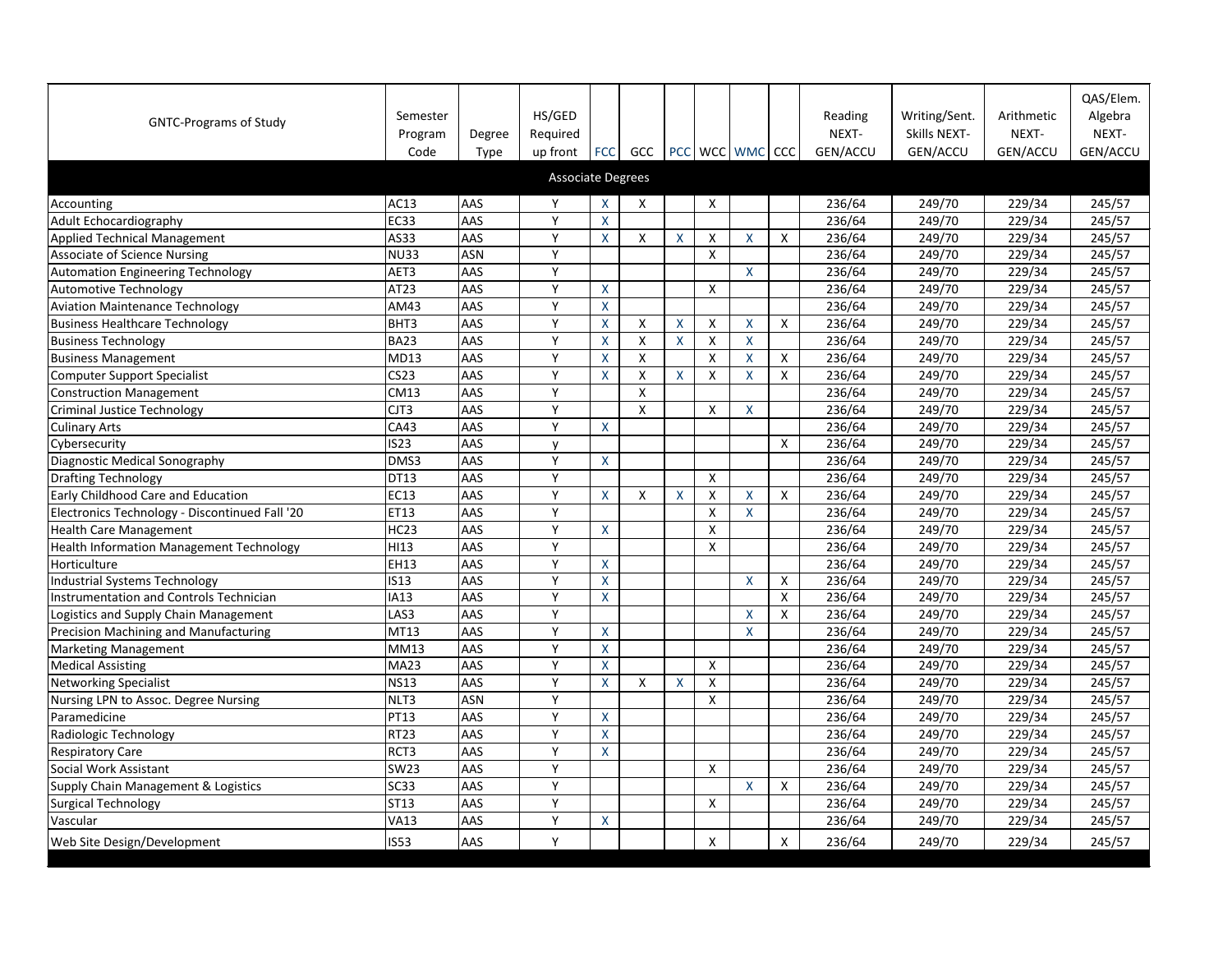| <b>GNTC-Programs of Study</b>                  | Semester<br>Program<br>Code | Degree<br><b>Type</b> | HS/GED<br>Required<br>up front | <b>FCC</b>         | GCC                |    |         | PCC   WCC   WMC   CCC     |   | Reading<br>NEXT-<br>GEN/ACCU | Writing/Sent.<br>Skills NEXT-<br>GEN/ACCU | Arithmetic<br>NEXT-<br>GEN/ACCU | QAS/Elem.<br>Algebra<br>NEXT-<br>GEN/ACCU |
|------------------------------------------------|-----------------------------|-----------------------|--------------------------------|--------------------|--------------------|----|---------|---------------------------|---|------------------------------|-------------------------------------------|---------------------------------|-------------------------------------------|
|                                                |                             |                       |                                | Diplomas           |                    |    |         |                           |   |                              |                                           |                                 |                                           |
| Accounting                                     | AC12                        | DP <sub>2</sub>       | Y                              | X                  | X                  |    | X       |                           |   | 224/55                       | 236/60                                    | 229/34                          | N/R                                       |
| Air Conditioning Technology                    | ACT <sub>2</sub>            | DP <sub>2</sub>       | Y                              | $\mathsf{X}$       |                    |    | X       |                           |   | 224/55                       | 236/60                                    | 229/34                          | N/R                                       |
| <b>Automotive Collision Repair</b>             | ACR <sub>2</sub>            | DP <sub>2</sub>       | Y                              | $\boldsymbol{X}$   |                    |    |         |                           |   | 224/55                       | 236/60                                    | 229/34                          | N/R                                       |
| <b>Automotive Fundamentals</b>                 | AF12                        | DP <sub>2</sub>       | Y                              | X                  |                    |    | X       |                           |   | 224/55                       | 236/60                                    | 229/34                          | N/R                                       |
| <b>Automotive Technology</b>                   | AT14                        | DP4                   | Y                              | $\pmb{\mathsf{X}}$ |                    |    | X       |                           |   | 224/55                       | 236/60                                    | 229/34                          | N/R                                       |
| <b>Aviation Maintenance Technology</b>         | AM34                        | DP4                   | Y                              | X                  |                    |    |         |                           |   | 224/55                       | 236/60                                    | 229/34                          | 233/41                                    |
| <b>Business Healthcare Technology</b>          | BHT <sub>2</sub>            | DP <sub>2</sub>       | Y                              | X                  | X                  | Χ  | X       | X                         | X | 224/55                       | 236/60                                    | 229/34                          | N/R                                       |
| <b>Business Technology</b>                     | <b>BA22</b>                 | DP <sub>2</sub>       | Y                              | X                  |                    | X. | X       |                           | X | 224/55                       | 236/60                                    | 229/34                          | N/R                                       |
| <b>Business Management</b>                     | <b>MD12</b>                 | DP <sub>2</sub>       | Y                              | X                  | X                  |    | $\sf X$ | $\boldsymbol{\mathsf{X}}$ | X | 224/55                       | 236/60                                    | 229/34                          | N/R                                       |
| <b>CNC Technology</b>                          | CT12                        | DP <sub>2</sub>       | Y                              | X                  |                    |    |         | X                         |   | 224/55                       | 236/60                                    | 229/34                          | 233/23                                    |
| <b>Computer Support Specialist</b>             | <b>CS14</b>                 | DP4                   | Y                              | X                  | $\pmb{\mathsf{X}}$ | X  | X       | X                         | X | 224/55                       | 236/60                                    | 229/34                          | N/R                                       |
| <b>Construction Management</b>                 | <b>CM12</b>                 | DP <sub>2</sub>       | Y                              |                    | X                  |    |         |                           |   | 224/55                       | 236/60                                    | 229/34                          | N/R                                       |
| Cosmetology                                    | CO12                        | DP <sub>2</sub>       | Υ                              | X                  | X                  | X  | X       |                           |   | 224/55                       | 236/60                                    | 229/34                          | N/R                                       |
| <b>Criminal Justice Technology</b>             | CJT <sub>2</sub>            | DP <sub>2</sub>       | Y                              |                    | X                  |    | X       | X                         |   | 224/55                       | 236/60                                    | 229/34                          | N/R                                       |
| <b>Culinary Arts</b>                           | <b>CA44</b>                 | DP4                   | Y                              | $\mathsf{X}$       |                    |    |         |                           |   | 224/55                       | 236/60                                    | 229/34                          | N/R                                       |
| Cybersecurity                                  | <b>IS12</b>                 | DP <sub>2</sub>       | Y                              |                    |                    |    |         |                           | X | 224/55                       | 236/60                                    | 229/34                          | N/R                                       |
| <b>Dental Assisting</b>                        | <b>DA12</b>                 | DP <sub>2</sub>       | Y                              |                    | X                  |    |         |                           |   | 224/55                       | 236/60                                    | 229/34                          | N/R                                       |
| Diesel Equipment Technology                    | DET4                        | DP4                   | Y                              |                    |                    |    |         | $\mathsf{X}$              |   | 224/55                       | 236/60                                    | 229/34                          | N/R                                       |
| <b>Drafting Technology</b>                     | <b>DT12</b>                 | DP <sub>2</sub>       | Y                              |                    |                    |    | X       |                           |   | 224/55                       | 236/60                                    | 229/34                          | 233/41                                    |
| Early Childhood Care and Education             | ECC <sub>2</sub>            | DP <sub>2</sub>       | Y                              | X                  | Χ                  | X  | X       | X                         | X | 224/55                       | 236/60                                    | 229/34                          | N/R                                       |
| <b>Electrical Control Systems</b>              | EC <sub>22</sub>            | DP <sub>2</sub>       | V                              | X                  |                    |    |         |                           |   | 224/55                       | 236/60                                    | 229/34                          | N/R                                       |
| <b>Electrical Systems Technology</b>           | <b>ES12</b>                 | DP <sub>2</sub>       | Y                              | $\mathsf{X}$       |                    |    |         |                           |   | 224/55                       | 236/60                                    | 229/34                          | N/R                                       |
| Electronics Technology - Discontinued Fall '20 | ET14                        | DP4                   | Y                              |                    |                    |    | X       | X                         |   | 224/55                       | 236/60                                    | 229/34                          | 233/41                                    |
| <b>EMS Professions</b>                         | <b>EP12</b>                 | DP <sub>2</sub>       | Y                              | $\mathsf{X}$       |                    |    |         |                           | X | 224/55                       | 236/60                                    | 229/34                          | N/R                                       |
| <b>Health Information Management Coding</b>    | HI12                        | DP <sub>2</sub>       | Y                              |                    |                    |    | X       |                           |   | 224/55                       | 236/60                                    | 229/34                          | 233/41                                    |
| Horticulture                                   | <b>EH12</b>                 | DP <sub>2</sub>       | Y                              | $\mathsf{X}$       |                    |    |         |                           |   | 224/55                       | 236/60                                    | 229/34                          | N/R                                       |
| Human Lactation                                | LC12                        | DP <sub>2</sub>       | Y                              |                    | X                  |    |         |                           |   | 224/55                       | 236/60                                    | 229/34                          | N/R                                       |
| Industrial Systems Technology                  | IST4                        | DP4                   | Y                              | $\boldsymbol{X}$   |                    |    | X       | $\boldsymbol{\mathsf{X}}$ | X | 224/55                       | 236/60                                    | 229/34                          | 233/41                                    |
| Instrumentation and Controls Technician        | IAC <sub>2</sub>            | DP <sub>2</sub>       | Y                              | X                  |                    |    |         |                           | X | 224/55                       | 236/60                                    | 229/34                          | 233/41                                    |
| Logistics and Supply Chain Management          | LAS2                        | DP <sub>2</sub>       | Y                              |                    |                    |    |         | X                         | X | 224/55                       | 236/60                                    | 229/34                          | 233/41                                    |
| Precision Machining and Manufacturing          | MTT <sub>2</sub>            | DP <sub>2</sub>       | Υ                              | X                  |                    |    |         | X                         |   | 224/55                       | 236/60                                    | 229/34                          | 233/41                                    |
| <b>Marketing Management</b>                    | <b>MM12</b>                 | DP <sub>2</sub>       | Y                              | X                  |                    |    |         |                           |   | 224/55                       | 236/60                                    | 229/34                          | N/R                                       |
| <b>Medical Assisting</b>                       | <b>MA22</b>                 | DP <sub>2</sub>       | Y                              | $\mathsf{X}$       |                    |    | X       |                           |   | 224/55                       | 236/60                                    | 229/34                          | N/R                                       |
| <b>Networking Specialist</b>                   | <b>NS14</b>                 | DP4                   | Y                              | X                  | X                  | X  | X       |                           |   | 224/55                       | 236/60                                    | 229/34                          | N/R                                       |
| Paramedicine                                   | <b>PT12</b>                 | DP <sub>2</sub>       | Y                              | X                  |                    |    |         |                           |   | 224/55                       | 236/60                                    | 229/34                          | N/R                                       |
| <b>Practical Nursing</b>                       | <b>PN12</b>                 | DP <sub>2</sub>       | Y                              | X                  |                    |    | X       |                           |   | 224/55                       | 236/60                                    | 229/34                          | N/R                                       |
| Social Work Assistant                          | <b>SW12</b>                 | DP <sub>2</sub>       | Y                              |                    |                    |    | X       |                           |   | 224/55                       | 236/60                                    | 229/34                          | N/R                                       |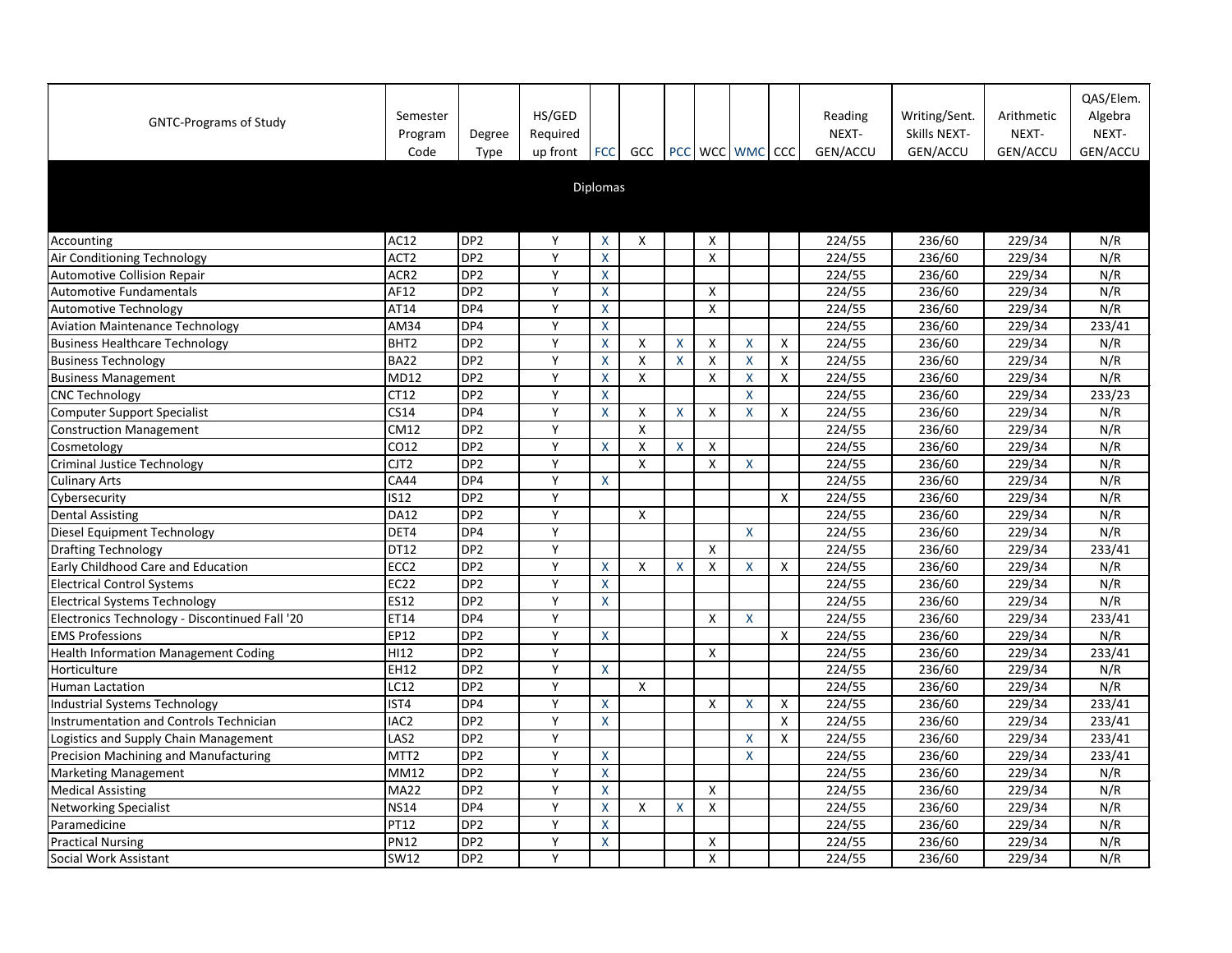|                                                      |             |                 |              |                         |            |           |                    |              |              |                 |                     |                 | QAS/Elem.       |
|------------------------------------------------------|-------------|-----------------|--------------|-------------------------|------------|-----------|--------------------|--------------|--------------|-----------------|---------------------|-----------------|-----------------|
| <b>GNTC-Programs of Study</b>                        | Semester    |                 | HS/GED       |                         |            |           |                    |              |              | Reading         | Writing/Sent.       | Arithmetic      | Algebra         |
|                                                      | Program     | Degree          | Required     |                         |            |           |                    |              |              | NEXT-           | <b>Skills NEXT-</b> | NEXT-           | NEXT-           |
|                                                      | Code        | Type            | up front     | <b>FCC</b>              | <b>GCC</b> |           |                    | PCC WCC WMC  | CCC          | <b>GEN/ACCU</b> | <b>GEN/ACCU</b>     | <b>GEN/ACCU</b> | <b>GEN/ACCU</b> |
| Supply Chain Management & Logistics                  | <b>SC22</b> | DP <sub>2</sub> |              |                         |            |           |                    | X            | X            | 224/55          | 236/60              | 229/34          | N/R             |
| Surgical Technology - Discontinued Fall '22          | <b>ST12</b> | DP <sub>2</sub> | Y            |                         |            |           | X                  |              |              | 224/55          | 236/60              | 229/34          | N/R             |
|                                                      |             |                 |              |                         |            |           |                    |              |              |                 |                     |                 |                 |
| <b>Web Site Design/Development</b>                   | <b>IS64</b> | DP <sub>2</sub> | Y            |                         |            |           | X                  |              | X            | 224/55          | 236/60              | 229/34          | N/R             |
|                                                      | WAJ2        | DP <sub>2</sub> | Υ            | X                       |            |           | X                  | X            |              | 224/55          | 236/60              | 229/34          | N/R             |
| <b>Welding and Joining Technology</b>                |             |                 |              |                         |            |           |                    |              |              |                 |                     |                 |                 |
|                                                      |             |                 |              | Certificates            |            |           |                    |              |              |                 |                     |                 |                 |
| <b>Addictions Specialist</b>                         | AS41        | CRT1            | $\mathsf{v}$ |                         |            |           | X                  |              |              | 224/55          | 236/60              | 229/34          | N/R             |
| Advanced PLC and HMI Technician II                   | AP31        | CRT1            | Y            | $\overline{\mathsf{X}}$ |            |           |                    |              |              | 224/55          | 236/60              | 229/34          | N/R             |
| Air Conditioning System Maintenance Technician       | AZ21        | CRT1            | Y            | X                       |            |           | X                  |              |              | 224/55          | 236/60              | 229/34          | N/R             |
| <b>Aviation Maintenance Technician</b>               | <b>AM24</b> | CRT1            | Y            | $\mathsf{X}$            |            |           |                    |              |              | 224/55          | 236/60              | 229/34          | 41              |
| Aviation Maintenance Technician-Airframe             | AMT1        | CRT1            | Y            | X                       |            |           |                    |              |              | 224/55          | 236/60              | 229/34          | 41              |
| Aviation Maintenance Technician-Power plant          | AM61        | CRT1            | Y            | $\mathsf{X}$            |            |           |                    |              |              | 224/55          | 236/60              | 229/34          | 41              |
| <b>Basic Dental Assisting</b>                        | BDA1        | CRT1            | Y            |                         | X          |           |                    |              |              | 224/55          | 236/60              | 229/34          | N/R             |
| Basic Electronics Technician - Discontinued Fall '20 | <b>BB71</b> | CRT1            | Y            |                         |            |           | $\pmb{\mathsf{X}}$ | X            |              | 224/55          | 236/60              | 229/34          | N/R             |
| <b>Basic Law Enforcement</b>                         | <b>BL11</b> | CRT1            | Y            |                         | X          |           |                    |              |              | 224/55          | 236/60              | 229/34          | N/R             |
| <b>Basic POST Certifiation</b>                       | BPC1        | CRT1            | Y            |                         | Χ          |           |                    |              |              | 224/55          | 236/60              | 229/34          | N/R             |
| <b>Breastfeeding Counselor</b>                       | CB11        | CRT1            | Y            |                         | X          |           |                    |              |              | 224/55          | 236/60              | 229/34          | N/R             |
| <b>CAD Operator</b>                                  | CP41        | CRT1            | Y            |                         |            |           | Χ                  |              |              | 224/55          | 236/60              | 229/34          | N/R             |
| <b>CAD Operator-Mechanical</b>                       | CP61        | CRT1            | Y            |                         |            |           | Χ                  |              |              | 224/55          | 236/60              | 229/34          | N/R             |
| Central Sterile Supply Processing Technician-Adv.    | CS91        | CRT1            | $\bar{Y}$    |                         |            |           | X                  |              |              | 224/55          | 236/60              | 229/34          | N/R             |
| Chemical Laboratory Technician Assistant 1           | <b>CL41</b> | CRT1            | Y            |                         |            |           |                    | X            |              | 224/55          | 236/60              | 229/34          | N/R             |
| Chemical Process Control Technician Assistant 1      | <b>CR71</b> | CRT1            | Y            |                         |            |           |                    | X            |              | 224/55          | 236/60              | 229/34          | N/R             |
| Chemical Technology Laboratory                       | CT51        | CRT1            | Y            |                         |            |           |                    | X            |              | 236/64          | 249/70              | 229/34          | 245/57          |
| Clinical Office Assistant                            | CA91        | CRT1            | $\mathbf{v}$ | $\mathsf{X}^-$          |            |           |                    |              |              | 236/64          | 249/60              | 229/34          | N/R             |
| <b>Cisco Network Specialist</b>                      | <b>CN71</b> | CRT1            | Y            | $\mathsf{X}^-$          |            |           | X                  |              |              | 224/55          | 236/60              | 229/34          | N/R             |
| Computer Forensics & Security Specialist             | CF51        | CRT1            | Y            | X                       | X          |           | X                  |              | $\mathsf{X}$ | 224/55          | 236/60              | 229/34          | N/R             |
| Computerized Accounting Specialist                   | CAY1        | CRT1            | Y            | $\mathsf{X}$            | X          |           | X                  |              |              | 224/55          | 236/60              | 229/34          | N/R             |
| Construction Management Apprentice                   | CM71        | CRT1            | Y            |                         | Χ          |           |                    |              |              | 224/55          | 236/60              | 229/34          | N/R             |
| Construction Manager                                 | <b>CM81</b> | CRT1            | Y            |                         | X          |           |                    |              |              | 224/55          | 236/60              | 229/34          | N/R             |
| Cosmetology for Licensure                            | CGL1        | CRT1            | Y            | X                       | X          |           | X                  |              |              | 224/55          | 236/60              | 229/34          | N/R             |
| Crime Scene Investigation                            | CB71        | CRT1            | Y            | <b>HS</b>               |            | <b>HS</b> | X                  | $\mathsf{X}$ |              | 224/55          | 236/60              | 229/34          | N/R             |
| Cybersecurity                                        | <b>IS81</b> | CRT1            | Y            |                         |            |           |                    |              | X            | 224/55          | 236/60              | 229/34          | N/R             |
| <b>Cybersecurity Fundamentals</b>                    | <b>CW71</b> | CRT!            | Y            |                         |            |           |                    |              | $\mathsf{X}$ | 224/55          | 236/60              | 229/34          | N/R             |
| Data Entry Clerk                                     | DEC1        | CRT1            | Y            | X                       | X          | X         | X                  | X            | X            | 224/55          | 236/60              | 229/34          | N/R             |
| Die Maintenance Technician                           | DMT1        | CRT1            | Y            | $\sf X$                 |            |           |                    |              |              | 224/55          | 236/60              | 229/34          | N/R             |
| Domestic and Family Violence Specialist              | DVP1        | CRT1            | Y            |                         |            |           | X                  |              |              | 224/55          | 236/60              | 229/34          | N/R             |
| <b>Electrical Contracting Technician</b>             | ECL1        | CRT1            | Y            |                         | Χ          |           |                    |              |              | 224/55          | 236/60              | 229/34          | N/R             |
| <b>Electrical Technician</b>                         | <b>ET51</b> | CRT1            | Y            | X                       |            |           |                    |              |              | 224/55          | 236/60              | 229/34          | N/R             |
| <b>Eligibility Determination Specialist</b>          | ED11        | CRT1            | Y            |                         |            |           | X                  |              |              | 224/55          | 236/60              | 229/34          | N/R             |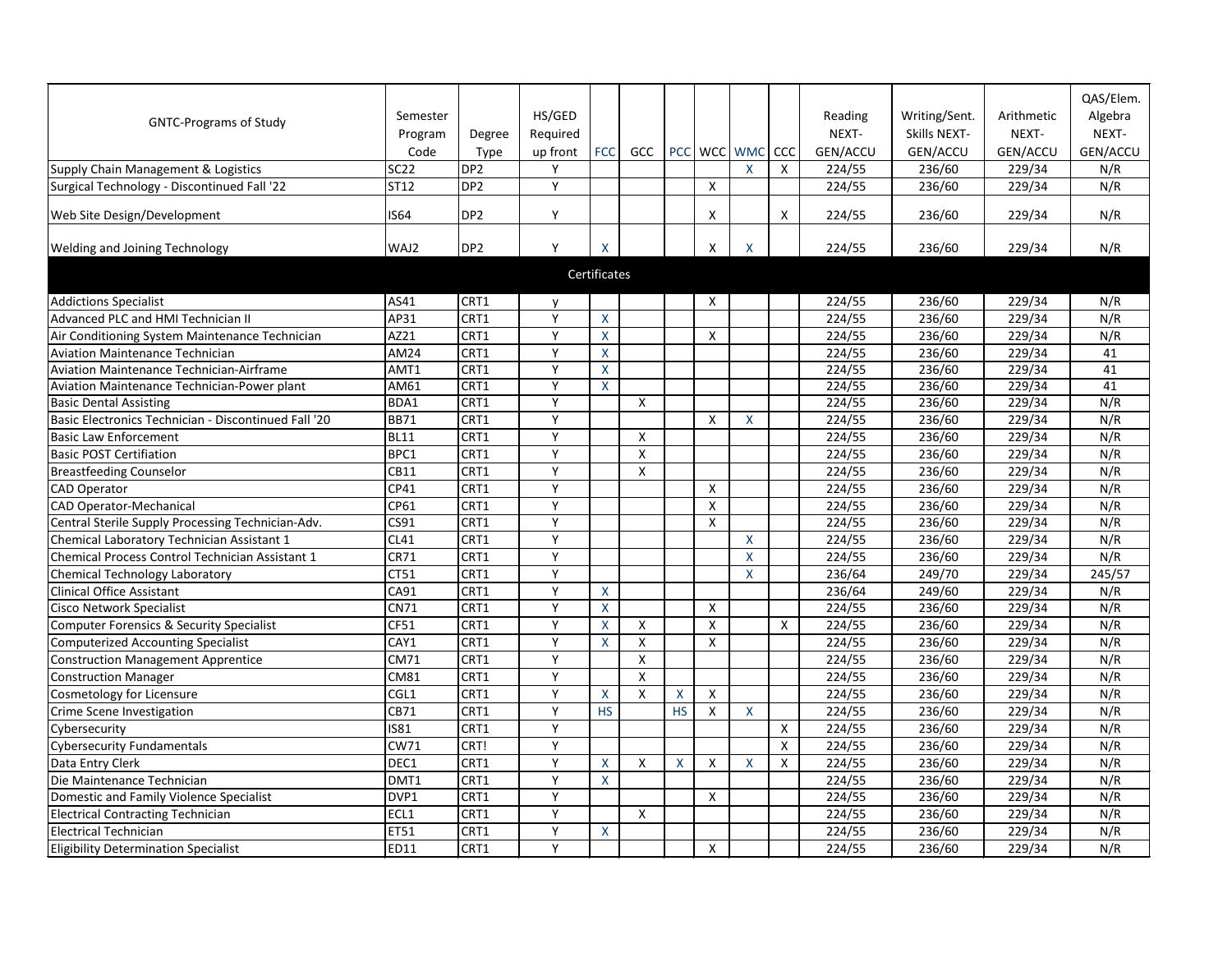|                                                    |                |        |          |                    |                    |              |                       |                         |              |                 |               |                 | QAS/Elem.       |
|----------------------------------------------------|----------------|--------|----------|--------------------|--------------------|--------------|-----------------------|-------------------------|--------------|-----------------|---------------|-----------------|-----------------|
|                                                    | Semester       |        | HS/GED   |                    |                    |              |                       |                         |              | Reading         | Writing/Sent. | Arithmetic      | Algebra         |
| <b>GNTC-Programs of Study</b>                      | Program        | Degree | Required |                    |                    |              |                       |                         |              | NEXT-           | Skills NEXT-  | NEXT-           | NEXT-           |
|                                                    | Code           | Type   | up front | <b>FCC</b>         | GCC                |              | PCC   WCC   WMC   CCC |                         |              | <b>GEN/ACCU</b> | GEN/ACCU      | <b>GEN/ACCU</b> | <b>GEN/ACCU</b> |
| <b>Engineering Technology Basics</b>               | EBT1           | CRT1   | Y        |                    |                    |              |                       | X                       |              | 224/55          | 236/60        | 229/34          | 245/57          |
| Entrepreneurship                                   | <b>EN11</b>    | CRT1   | Y        | X                  | X                  |              |                       |                         |              | 224/55          | 236/60        | 229/34          | N/R             |
| Flux Cored Arc Welder                              | <b>FC61</b>    | CRT1   | Y        | $\sf X$            |                    |              | $\pmb{\mathsf{X}}$    | $\sf X$                 |              | 224/55          | 236/60        | 229/34          | N/R             |
| <b>Green Building Technician</b>                   | GB11           | CRT1   | Y        |                    | Χ                  |              |                       |                         |              | 224/55          | 236/60        | 229/34          | N/R             |
| <b>Health Care Assistant</b>                       | <b>HA21</b>    | CRT1   | Y        | X                  | Χ                  | $\mathsf{X}$ | $\pmb{\mathsf{X}}$    | X                       | $\mathsf{X}$ | 224/55          | 236/60        | 229/34          | 233/41***       |
| <b>Health Information Technician</b>               | HI61           | CRT1   | Y        |                    |                    |              | X                     |                         |              | 224/55          | 236/60        | 229/34          | N/R             |
| <b>Healthcare Billing and Coding Specialist</b>    | HBC1           | CRT1   | Y        | X                  | $\pmb{\mathsf{X}}$ | X            | $\pmb{\mathsf{X}}$    | $\overline{\mathsf{X}}$ | X            | 224/55          | 236/60        | 229/34          | N/R             |
| Healthcare Billing and Reimbursement Assistant     | HBA1           | CRT1   | Y        | X                  | X                  | X            | X                     | X                       | X            | 224/55          | 236/60        | 229/34          | N/R             |
| <b>Healthcare Documentation Specialist</b>         | HD51           | CRT1   | Y        | X                  | Χ                  | X            | X                     | X                       | $\mathsf{X}$ | 224/55          | 236/60        | 229/34          | N/R             |
| <b>Healthcare Informatics Specialist</b>           | HIS1           | CRT1   | Y        | X                  | X                  | X.           | X                     | X                       | X            | 224/55          | 236/60        | 229/34          | N/R             |
| <b>Healthcare Office Assistant</b>                 | HFA1           | CRT1   | Y        | X                  | Χ                  | X            | $\pmb{\mathsf{X}}$    | X                       | $\mathsf{X}$ | 224/55          | 236/60        | 229/34          | N/R             |
| <b>Healthcare Practice Manager</b>                 | HPM1           | CRT1   | Y        | X                  | X                  | X            | X                     | X                       | $\mathsf{X}$ | 224/55          | 236/60        | 229/34          | N/R             |
| Healthcare Reimbursement & Compliance Specialist   | HRA1           | CRT1   | Y        | X                  | X                  | $\mathsf{X}$ | X                     | X                       | $\mathsf{X}$ | 224/55          | 236/60        | 229/34          | N/R             |
| <b>Human Lactation</b>                             | LC31           | CRT1   | Y        |                    | $\pmb{\mathsf{X}}$ |              |                       |                         |              | 224/55          | 236/60        | 229/34          | N/R             |
| <b>IEC Electrical Apprenticeship</b>               | <b>IE11</b>    | CRT1   | Y        |                    | X                  |              |                       |                         |              | 224/55          | 236/60        | 229/34          | N/R             |
| <b>Industrial Electrical Controls</b>              | <b>IE31</b>    | CRT1   | Y        | X.                 |                    |              |                       |                         |              | 224/55          | 236/60        | 229/34          | N/R             |
| Industrial Systems Fundamentals                    | IS61           | CRT1   | Y        | X                  |                    |              |                       |                         | X            | 224/55          | 236/60        | 229/34          | 233/41          |
| <b>Instrumentation &amp; Controls Technician I</b> | <b>IA31</b>    | CRT1   | Y        | X                  |                    |              |                       |                         | $\mathsf{X}$ | 224/55          | 236/60        | 229/34          | N/R             |
| Instrumentation & Controls Technician II           | <b>IA41</b>    | CRT1   | Y        | $\mathsf{X}$       |                    |              |                       |                         |              | 224/55          | 236/60        | 229/34          | N/R             |
| Intermediate Law Enforcement                       | <b>IL11</b>    | CRT1   | Y        |                    | X                  |              |                       |                         |              | 224/55          | 236/60        | 229/34          | N/R             |
| iOS App Development in Swift                       | IAD1           | CRT1   | Y        | X                  |                    |              |                       |                         |              | 224/55          | 236/60        | 229/34          | N/R             |
| Lawn Maintenance Specialist                        | LM11           | CRT1   | Y        | X                  |                    |              |                       |                         |              | 224/55          | 236/60        | 229/34          | N/R             |
| Logistics Supply Chain Sp-Discontinued 20          | LA41           | CRT1   | Y        |                    |                    |              |                       | X                       | X            | 224/55          | 236/60        | 229/34          | N/R             |
| Logistics and Supply Chain Technician              | LA51           | CRT1   | Y        |                    |                    |              |                       | X                       | $\mathsf{X}$ | 224/55          | 236/60        | 229/34          | N/R             |
| Logistics Management Specialist                    | LM21           | CRT1   | Y        | X                  | X                  |              | X                     | X                       | X            | 224/55          | 236/60        | 229/34          | N/R             |
| Logistics Management Technician                    | LMT1           | CRT1   | Y        |                    |                    |              |                       | X                       | X            | 224/55          | 236/60        | 229/34          | N/R             |
| Mammography                                        | <b>MA11</b>    | CRT1   | Y        | $\mathsf{X}$       |                    |              |                       |                         |              | 224/55          | 236/60        | 229/34          | N/R             |
| <b>Marketing Specialist</b>                        | <b>MS21</b>    | CRT1   | Y        | $\pmb{\mathsf{X}}$ |                    |              |                       |                         |              | 224/55          | 236/60        | 229/34          | N/R             |
| Mechanical Maintenance Technician                  | <b>MM31</b>    | CRT1   | Y        | X                  |                    |              |                       |                         |              | 224/55          | 236/60        | 229/34          | N/R             |
| <b>Medical Coding</b>                              | <b>MC41</b>    | CRT1   | $N^*$    | X                  | X                  | $\mathsf{X}$ | X                     | X                       | X            | 224/55          | 236/60        | 229/34          | N/R             |
| Medical Front Office Assistant                     | <b>MF21</b>    | CRT1   | Y        | X                  | X                  | $\mathsf{X}$ | X                     | X                       | X            | 224/55          | 236/60        | 229/34          | N/R             |
| <b>Medical Front Office Specialist</b>             | MJ71           | CRT1   | Y        | $\sf X$            |                    |              | X                     |                         |              | 224/55          | 236/60        | 229/34          | N/R             |
| <b>Medical Language Specialist</b>                 | MLS1           | CRT1   | Y        | X                  | Χ                  | X            | X                     | X                       | X            | 224/55          | 236/60        | 229/34          | N/R             |
| Microsoft Excel Application Specialist             | <b>ME21</b>    | CRT1   | $N^*$    | $\pmb{\mathsf{X}}$ | X                  | X            | $\pmb{\mathsf{X}}$    | X                       | $\mathsf{X}$ | 224/55          | 236/60        | 229/34          | N/R             |
| Microsoft Network Administrator                    | <b>MS11</b>    | CRT1   | Y        | X                  | χ                  |              | X                     |                         |              | 224/55          | 236/60        | 229/34          | N/R             |
| <b>Operations Management Specialist</b>            | <b>OM11</b>    | CRT1   | Y        | X                  | X                  |              | $\pmb{\mathsf{X}}$    | X                       | X            | 224/55          | 236/60        | 229/34          | N/R             |
| Paramedicine Accelerated                           | PAF1           | CRT1   | Y        | X                  |                    |              |                       |                         |              | 224/55          | 236/60        | 229/34          | N/R             |
| Pediatric Echocardiography                         | <b>PE11</b>    | CRT1   | Y        | X                  |                    |              |                       |                         |              | 224/55          | 236/60        | 229/34          | N/R             |
| Phlebotomy Technician                              | <b>PT21</b>    | CRT1   | Y        | X                  |                    |              | Χ                     |                         |              | 224/55          | 236/60        | 229/34          | N/R             |
| Pipe Shielded Metal Arc Welding                    | <b>PS21</b>    | CRT1   | Y        | $\mathsf{X}$       |                    |              | X                     | X                       |              | 224/55          | 236/60        | 229/34          | N/R             |
| <b>Pre-Hospital EMS Operations</b>                 | HA21/PE01 CRT1 |        | Y        | $\mathsf{X}^-$     | X                  |              |                       |                         | $\mathsf{X}$ | 224/55          | 236/60        | 229/34          | N/R             |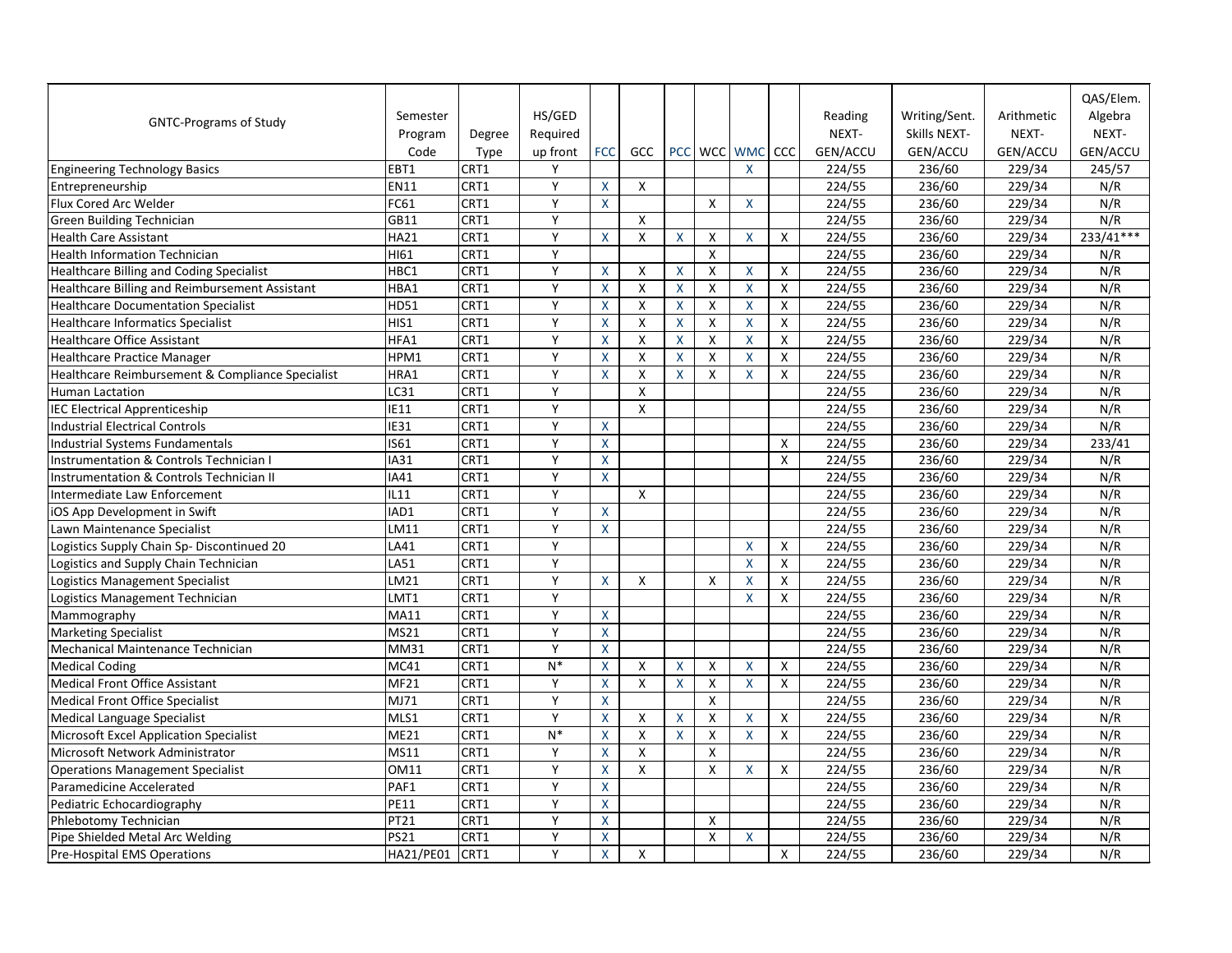| HS/GED<br>Writing/Sent.<br>Algebra<br>Reading<br>Arithmetic<br>Semester<br><b>GNTC-Programs of Study</b><br>NEXT-<br>NEXT-<br>Required<br>NEXT-<br>Skills NEXT-<br>Program<br>Degree<br>GEN/ACCU<br><b>FCC</b><br>PCC WCC WMC CCC<br><b>GEN/ACCU</b><br><b>GEN/ACCU</b><br><b>GEN/ACCU</b><br>Code<br><b>Type</b><br>up front<br><b>GCC</b><br>CRT1<br><b>PC61</b><br>X<br>229/34<br>N/R<br><b>Process Control Technician I</b><br>$\checkmark$<br>224/55<br>236/60<br>Y<br><b>PC91</b><br>CRT1<br>X<br>224/55<br>236/60<br>229/34<br>N/R<br>Programmable Control technician II<br>$N***$<br>Project Success Manufacturing Specialist (Offered off campul PS61<br>CRT1<br>X<br>N/R<br>224/55<br>236/60<br>229/34<br><b>Quality Assurance Specialist</b><br>CRT1<br>Y<br>X<br>X<br>$\mathsf{X}$<br>X<br>224/55<br>229/34<br>N/R<br>QA31<br>236/60<br>School Age and Youth Care<br><b>SA21</b><br>CRT1<br>Y<br>$\boldsymbol{\mathsf{X}}$<br>X<br>224/55<br>N/R<br>X<br>X<br>X<br>236/60<br>229/34<br>Χ<br>SCS1<br>CRT1<br>v<br>X<br>229/34<br>N/R<br>Supply Chain Specialist<br>X<br>224/55<br>236/60<br>$\mathsf{V}$<br>TMS1<br>CRT1<br>X<br>$\pmb{\mathsf{X}}$<br>$\overline{\mathsf{x}}$<br>X<br>224/55<br>229/34<br>N/R<br><b>Technical Management Specialist</b><br>236/60<br>X<br>CRT1<br><b>Technical Specialist</b><br><b>TC31</b><br>Y<br>X<br>X<br>236/64<br>229/34<br>245/57<br>Χ<br>X<br>X<br>249/70<br>x<br>CRT1<br>Y<br>229/34<br>233/41<br>Variable Frequency Drives Technician - Discontinued Fall '20 VFD1<br>X<br>X<br>224/55<br>236/60<br>CRT1<br>v<br>X<br><b>Web Site Designer</b><br><b>IS41</b><br>X<br>236/60<br>229/34<br>N/R<br>224/55<br>CRT1<br>Y<br>$\pmb{\mathsf{X}}$<br><b>Web Site Developer</b><br>ISE1<br>X<br>X<br>224/55<br>229/34<br>N/R<br>236/60<br>Institutional Admit (ACCEL)<br><b>IA00</b><br>X<br>X<br>Χ<br>X<br>Χ<br>Χ<br>X<br><b>SP00</b><br>X<br>X<br>X<br>Special Admit |           |             |  |   |   |                    |                           |   |   |  | QAS/Elem. |
|-----------------------------------------------------------------------------------------------------------------------------------------------------------------------------------------------------------------------------------------------------------------------------------------------------------------------------------------------------------------------------------------------------------------------------------------------------------------------------------------------------------------------------------------------------------------------------------------------------------------------------------------------------------------------------------------------------------------------------------------------------------------------------------------------------------------------------------------------------------------------------------------------------------------------------------------------------------------------------------------------------------------------------------------------------------------------------------------------------------------------------------------------------------------------------------------------------------------------------------------------------------------------------------------------------------------------------------------------------------------------------------------------------------------------------------------------------------------------------------------------------------------------------------------------------------------------------------------------------------------------------------------------------------------------------------------------------------------------------------------------------------------------------------------------------------------------------------------------------------------------------------------------------------------------|-----------|-------------|--|---|---|--------------------|---------------------------|---|---|--|-----------|
|                                                                                                                                                                                                                                                                                                                                                                                                                                                                                                                                                                                                                                                                                                                                                                                                                                                                                                                                                                                                                                                                                                                                                                                                                                                                                                                                                                                                                                                                                                                                                                                                                                                                                                                                                                                                                                                                                                                       |           |             |  |   |   |                    |                           |   |   |  |           |
|                                                                                                                                                                                                                                                                                                                                                                                                                                                                                                                                                                                                                                                                                                                                                                                                                                                                                                                                                                                                                                                                                                                                                                                                                                                                                                                                                                                                                                                                                                                                                                                                                                                                                                                                                                                                                                                                                                                       |           |             |  |   |   |                    |                           |   |   |  |           |
|                                                                                                                                                                                                                                                                                                                                                                                                                                                                                                                                                                                                                                                                                                                                                                                                                                                                                                                                                                                                                                                                                                                                                                                                                                                                                                                                                                                                                                                                                                                                                                                                                                                                                                                                                                                                                                                                                                                       |           |             |  |   |   |                    |                           |   |   |  |           |
|                                                                                                                                                                                                                                                                                                                                                                                                                                                                                                                                                                                                                                                                                                                                                                                                                                                                                                                                                                                                                                                                                                                                                                                                                                                                                                                                                                                                                                                                                                                                                                                                                                                                                                                                                                                                                                                                                                                       |           |             |  |   |   |                    |                           |   |   |  |           |
|                                                                                                                                                                                                                                                                                                                                                                                                                                                                                                                                                                                                                                                                                                                                                                                                                                                                                                                                                                                                                                                                                                                                                                                                                                                                                                                                                                                                                                                                                                                                                                                                                                                                                                                                                                                                                                                                                                                       |           |             |  |   |   |                    |                           |   |   |  |           |
|                                                                                                                                                                                                                                                                                                                                                                                                                                                                                                                                                                                                                                                                                                                                                                                                                                                                                                                                                                                                                                                                                                                                                                                                                                                                                                                                                                                                                                                                                                                                                                                                                                                                                                                                                                                                                                                                                                                       |           |             |  |   |   |                    |                           |   |   |  |           |
|                                                                                                                                                                                                                                                                                                                                                                                                                                                                                                                                                                                                                                                                                                                                                                                                                                                                                                                                                                                                                                                                                                                                                                                                                                                                                                                                                                                                                                                                                                                                                                                                                                                                                                                                                                                                                                                                                                                       |           |             |  |   |   |                    |                           |   |   |  |           |
|                                                                                                                                                                                                                                                                                                                                                                                                                                                                                                                                                                                                                                                                                                                                                                                                                                                                                                                                                                                                                                                                                                                                                                                                                                                                                                                                                                                                                                                                                                                                                                                                                                                                                                                                                                                                                                                                                                                       |           |             |  |   |   |                    |                           |   |   |  |           |
|                                                                                                                                                                                                                                                                                                                                                                                                                                                                                                                                                                                                                                                                                                                                                                                                                                                                                                                                                                                                                                                                                                                                                                                                                                                                                                                                                                                                                                                                                                                                                                                                                                                                                                                                                                                                                                                                                                                       |           |             |  |   |   |                    |                           |   |   |  |           |
|                                                                                                                                                                                                                                                                                                                                                                                                                                                                                                                                                                                                                                                                                                                                                                                                                                                                                                                                                                                                                                                                                                                                                                                                                                                                                                                                                                                                                                                                                                                                                                                                                                                                                                                                                                                                                                                                                                                       |           |             |  |   |   |                    |                           |   |   |  |           |
|                                                                                                                                                                                                                                                                                                                                                                                                                                                                                                                                                                                                                                                                                                                                                                                                                                                                                                                                                                                                                                                                                                                                                                                                                                                                                                                                                                                                                                                                                                                                                                                                                                                                                                                                                                                                                                                                                                                       |           |             |  |   |   |                    |                           |   |   |  |           |
|                                                                                                                                                                                                                                                                                                                                                                                                                                                                                                                                                                                                                                                                                                                                                                                                                                                                                                                                                                                                                                                                                                                                                                                                                                                                                                                                                                                                                                                                                                                                                                                                                                                                                                                                                                                                                                                                                                                       |           |             |  |   |   |                    |                           |   |   |  |           |
|                                                                                                                                                                                                                                                                                                                                                                                                                                                                                                                                                                                                                                                                                                                                                                                                                                                                                                                                                                                                                                                                                                                                                                                                                                                                                                                                                                                                                                                                                                                                                                                                                                                                                                                                                                                                                                                                                                                       |           |             |  |   |   |                    |                           |   |   |  |           |
|                                                                                                                                                                                                                                                                                                                                                                                                                                                                                                                                                                                                                                                                                                                                                                                                                                                                                                                                                                                                                                                                                                                                                                                                                                                                                                                                                                                                                                                                                                                                                                                                                                                                                                                                                                                                                                                                                                                       |           |             |  |   |   |                    |                           |   |   |  |           |
|                                                                                                                                                                                                                                                                                                                                                                                                                                                                                                                                                                                                                                                                                                                                                                                                                                                                                                                                                                                                                                                                                                                                                                                                                                                                                                                                                                                                                                                                                                                                                                                                                                                                                                                                                                                                                                                                                                                       |           |             |  |   |   |                    |                           |   |   |  |           |
|                                                                                                                                                                                                                                                                                                                                                                                                                                                                                                                                                                                                                                                                                                                                                                                                                                                                                                                                                                                                                                                                                                                                                                                                                                                                                                                                                                                                                                                                                                                                                                                                                                                                                                                                                                                                                                                                                                                       |           |             |  |   |   |                    |                           |   |   |  |           |
|                                                                                                                                                                                                                                                                                                                                                                                                                                                                                                                                                                                                                                                                                                                                                                                                                                                                                                                                                                                                                                                                                                                                                                                                                                                                                                                                                                                                                                                                                                                                                                                                                                                                                                                                                                                                                                                                                                                       |           |             |  |   |   |                    |                           |   |   |  |           |
|                                                                                                                                                                                                                                                                                                                                                                                                                                                                                                                                                                                                                                                                                                                                                                                                                                                                                                                                                                                                                                                                                                                                                                                                                                                                                                                                                                                                                                                                                                                                                                                                                                                                                                                                                                                                                                                                                                                       | Transient | <b>TR00</b> |  | Χ | X | $\pmb{\mathsf{X}}$ | $\boldsymbol{\mathsf{X}}$ | X | X |  |           |
|                                                                                                                                                                                                                                                                                                                                                                                                                                                                                                                                                                                                                                                                                                                                                                                                                                                                                                                                                                                                                                                                                                                                                                                                                                                                                                                                                                                                                                                                                                                                                                                                                                                                                                                                                                                                                                                                                                                       |           |             |  |   |   |                    |                           |   |   |  |           |
| <b>Entry Level Workforce Certificates</b>                                                                                                                                                                                                                                                                                                                                                                                                                                                                                                                                                                                                                                                                                                                                                                                                                                                                                                                                                                                                                                                                                                                                                                                                                                                                                                                                                                                                                                                                                                                                                                                                                                                                                                                                                                                                                                                                             |           |             |  |   |   |                    |                           |   |   |  |           |
| CRT1<br>AS21<br>$\mathsf{X}$<br>X<br>218/36<br>N<br>X<br>X<br>$\boldsymbol{\mathsf{X}}$<br>$\boldsymbol{\mathsf{X}}$<br>222/30<br>223/23<br>N/R<br>Administrative Support Assistant                                                                                                                                                                                                                                                                                                                                                                                                                                                                                                                                                                                                                                                                                                                                                                                                                                                                                                                                                                                                                                                                                                                                                                                                                                                                                                                                                                                                                                                                                                                                                                                                                                                                                                                                   |           |             |  |   |   |                    |                           |   |   |  |           |
| Y<br>EMH1<br>CRT1<br>X<br>X<br>218/36<br>222/30<br>223/23<br>N/R<br>Advanced Emergency Medical Technician (AEMT) (EMH1)<br>x                                                                                                                                                                                                                                                                                                                                                                                                                                                                                                                                                                                                                                                                                                                                                                                                                                                                                                                                                                                                                                                                                                                                                                                                                                                                                                                                                                                                                                                                                                                                                                                                                                                                                                                                                                                          |           |             |  |   |   |                    |                           |   |   |  |           |
| Y<br>Advanced Law Enforcement<br>CRT1<br>218/36<br>N/R<br>AL31<br>X<br>222/30<br>223/23                                                                                                                                                                                                                                                                                                                                                                                                                                                                                                                                                                                                                                                                                                                                                                                                                                                                                                                                                                                                                                                                                                                                                                                                                                                                                                                                                                                                                                                                                                                                                                                                                                                                                                                                                                                                                               |           |             |  |   |   |                    |                           |   |   |  |           |
| Advanced Shielded Metal Arc Welder<br>CRT1<br>X<br>X<br>218/36<br>N/R<br>OSM1<br>N<br>Χ<br>222/30<br>223/23                                                                                                                                                                                                                                                                                                                                                                                                                                                                                                                                                                                                                                                                                                                                                                                                                                                                                                                                                                                                                                                                                                                                                                                                                                                                                                                                                                                                                                                                                                                                                                                                                                                                                                                                                                                                           |           |             |  |   |   |                    |                           |   |   |  |           |
| CRT1<br>$\pmb{\mathsf{X}}$<br>218/36<br>223/23<br>N/R<br>Air Conditioning Electrical Technician<br>ACK1<br>N<br>X<br>222/30                                                                                                                                                                                                                                                                                                                                                                                                                                                                                                                                                                                                                                                                                                                                                                                                                                                                                                                                                                                                                                                                                                                                                                                                                                                                                                                                                                                                                                                                                                                                                                                                                                                                                                                                                                                           |           |             |  |   |   |                    |                           |   |   |  |           |
| AZ31<br>CRT1<br>N<br>X<br>N/R<br>Air Conditioning Technician Assistant<br>Χ<br>218/36<br>222/30<br>223/23                                                                                                                                                                                                                                                                                                                                                                                                                                                                                                                                                                                                                                                                                                                                                                                                                                                                                                                                                                                                                                                                                                                                                                                                                                                                                                                                                                                                                                                                                                                                                                                                                                                                                                                                                                                                             |           |             |  |   |   |                    |                           |   |   |  |           |
| ASG1<br>CRT1<br>$\pmb{\mathsf{X}}$<br>218/36<br>223/23<br>N/R<br>Automotive Chassis Technician Specialist<br>N<br>X<br>222/30                                                                                                                                                                                                                                                                                                                                                                                                                                                                                                                                                                                                                                                                                                                                                                                                                                                                                                                                                                                                                                                                                                                                                                                                                                                                                                                                                                                                                                                                                                                                                                                                                                                                                                                                                                                         |           |             |  |   |   |                    |                           |   |   |  |           |
| CRT1<br>Automotive Climate Control Technician<br>AH21<br>N<br>218/36<br>223/23<br>N/R<br>Χ<br>X<br>222/30                                                                                                                                                                                                                                                                                                                                                                                                                                                                                                                                                                                                                                                                                                                                                                                                                                                                                                                                                                                                                                                                                                                                                                                                                                                                                                                                                                                                                                                                                                                                                                                                                                                                                                                                                                                                             |           |             |  |   |   |                    |                           |   |   |  |           |
| CRT1<br>AH71<br><b>Y</b><br>218/36<br>222/30<br>223/23<br>N/R<br>N<br>Automotive Collision Mechanical/Electrical Helper<br>$\Lambda$                                                                                                                                                                                                                                                                                                                                                                                                                                                                                                                                                                                                                                                                                                                                                                                                                                                                                                                                                                                                                                                                                                                                                                                                                                                                                                                                                                                                                                                                                                                                                                                                                                                                                                                                                                                  |           |             |  |   |   |                    |                           |   |   |  |           |
| CRT1<br>X<br>AB51<br>N<br>N/R<br>Automotive Collision Repair Assistant I<br>218/36<br>222/30<br>223/23                                                                                                                                                                                                                                                                                                                                                                                                                                                                                                                                                                                                                                                                                                                                                                                                                                                                                                                                                                                                                                                                                                                                                                                                                                                                                                                                                                                                                                                                                                                                                                                                                                                                                                                                                                                                                |           |             |  |   |   |                    |                           |   |   |  |           |
| Automotive Electrical/Electronic Systems Technician<br>CRT1<br>AE41<br>N<br>Χ<br>X<br>218/36<br>222/30<br>223/23<br>N/R                                                                                                                                                                                                                                                                                                                                                                                                                                                                                                                                                                                                                                                                                                                                                                                                                                                                                                                                                                                                                                                                                                                                                                                                                                                                                                                                                                                                                                                                                                                                                                                                                                                                                                                                                                                               |           |             |  |   |   |                    |                           |   |   |  |           |
| Automotive Engine Performance Technician<br>AE51<br>CRT1<br>N<br>X<br>218/36<br>222/30<br>223/23<br>N/R<br>X                                                                                                                                                                                                                                                                                                                                                                                                                                                                                                                                                                                                                                                                                                                                                                                                                                                                                                                                                                                                                                                                                                                                                                                                                                                                                                                                                                                                                                                                                                                                                                                                                                                                                                                                                                                                          |           |             |  |   |   |                    |                           |   |   |  |           |
| AE61<br>CRT1<br>218/36<br>N/R<br>Automotive Engine Repair Technician<br>N<br>X<br>X<br>222/30<br>223/23                                                                                                                                                                                                                                                                                                                                                                                                                                                                                                                                                                                                                                                                                                                                                                                                                                                                                                                                                                                                                                                                                                                                                                                                                                                                                                                                                                                                                                                                                                                                                                                                                                                                                                                                                                                                               |           |             |  |   |   |                    |                           |   |   |  |           |
| Automotive Refinishing Assistant 1<br>ARA1<br>CRT1<br>N<br>Χ<br>218/36<br>222/30<br>223/23<br>N/R                                                                                                                                                                                                                                                                                                                                                                                                                                                                                                                                                                                                                                                                                                                                                                                                                                                                                                                                                                                                                                                                                                                                                                                                                                                                                                                                                                                                                                                                                                                                                                                                                                                                                                                                                                                                                     |           |             |  |   |   |                    |                           |   |   |  |           |
| CRT1<br>$\mathsf{N}$<br>218/36<br>N/R<br><b>Automotive Refinishing Assistant II</b><br>AP71<br>X<br>222/30<br>223/23                                                                                                                                                                                                                                                                                                                                                                                                                                                                                                                                                                                                                                                                                                                                                                                                                                                                                                                                                                                                                                                                                                                                                                                                                                                                                                                                                                                                                                                                                                                                                                                                                                                                                                                                                                                                  |           |             |  |   |   |                    |                           |   |   |  |           |
| Automotive Transmission/Transaxle Technician Specialist<br>AA71<br>CRT1<br>X<br>218/36<br>223/23<br>N<br>222/30<br>N/R<br>x                                                                                                                                                                                                                                                                                                                                                                                                                                                                                                                                                                                                                                                                                                                                                                                                                                                                                                                                                                                                                                                                                                                                                                                                                                                                                                                                                                                                                                                                                                                                                                                                                                                                                                                                                                                           |           |             |  |   |   |                    |                           |   |   |  |           |
| CRT1<br>$\mathsf{N}$<br>$\boldsymbol{\mathsf{X}}$<br>218/36<br><b>Basic Machinist</b><br><b>BM31</b><br>X<br>222/30<br>223/23<br>N/R                                                                                                                                                                                                                                                                                                                                                                                                                                                                                                                                                                                                                                                                                                                                                                                                                                                                                                                                                                                                                                                                                                                                                                                                                                                                                                                                                                                                                                                                                                                                                                                                                                                                                                                                                                                  |           |             |  |   |   |                    |                           |   |   |  |           |
| CRT1<br>N<br>Χ<br>X<br>218/36<br>223/23<br>N/R<br><b>Basic Mechatronics Specialist</b><br>MS41<br>222/30                                                                                                                                                                                                                                                                                                                                                                                                                                                                                                                                                                                                                                                                                                                                                                                                                                                                                                                                                                                                                                                                                                                                                                                                                                                                                                                                                                                                                                                                                                                                                                                                                                                                                                                                                                                                              |           |             |  |   |   |                    |                           |   |   |  |           |
| FS31<br>CRT1<br>Basic Shielded Metal Arc Welder<br>N<br>X<br>X<br>218/36<br>222/30<br>223/23<br>N/R<br>$\boldsymbol{\mathsf{X}}$                                                                                                                                                                                                                                                                                                                                                                                                                                                                                                                                                                                                                                                                                                                                                                                                                                                                                                                                                                                                                                                                                                                                                                                                                                                                                                                                                                                                                                                                                                                                                                                                                                                                                                                                                                                      |           |             |  |   |   |                    |                           |   |   |  |           |
| CRT1<br>CS61<br>Χ<br>218/36<br>223/23<br>N/R<br><b>Catering Specialist</b><br>N<br>222/30                                                                                                                                                                                                                                                                                                                                                                                                                                                                                                                                                                                                                                                                                                                                                                                                                                                                                                                                                                                                                                                                                                                                                                                                                                                                                                                                                                                                                                                                                                                                                                                                                                                                                                                                                                                                                             |           |             |  |   |   |                    |                           |   |   |  |           |
| Certified Customer Service Specialist-Adv.<br><b>CC81</b><br>CRT1<br>N<br>X<br>218/36<br>222/30<br>223/23<br>N/R                                                                                                                                                                                                                                                                                                                                                                                                                                                                                                                                                                                                                                                                                                                                                                                                                                                                                                                                                                                                                                                                                                                                                                                                                                                                                                                                                                                                                                                                                                                                                                                                                                                                                                                                                                                                      |           |             |  |   |   |                    |                           |   |   |  |           |
| CRT1<br><b>Child Development Specialist</b><br>CD61<br>X<br>$\sf X$<br>X<br>X<br>218/36<br>222/30<br>223/23<br>N/R<br>N<br>Χ                                                                                                                                                                                                                                                                                                                                                                                                                                                                                                                                                                                                                                                                                                                                                                                                                                                                                                                                                                                                                                                                                                                                                                                                                                                                                                                                                                                                                                                                                                                                                                                                                                                                                                                                                                                          |           |             |  |   |   |                    |                           |   |   |  |           |
| <b>CS51</b><br>CRT1<br><b>CNC Specialist</b><br>N<br>Χ<br>X<br>218/36<br>222/30<br>223/23<br>N/R                                                                                                                                                                                                                                                                                                                                                                                                                                                                                                                                                                                                                                                                                                                                                                                                                                                                                                                                                                                                                                                                                                                                                                                                                                                                                                                                                                                                                                                                                                                                                                                                                                                                                                                                                                                                                      |           |             |  |   |   |                    |                           |   |   |  |           |
| Commercial Truck Driving<br>CT61<br>CRT1<br>X<br>218/36<br>N<br>222/30<br>223/23<br>N/R                                                                                                                                                                                                                                                                                                                                                                                                                                                                                                                                                                                                                                                                                                                                                                                                                                                                                                                                                                                                                                                                                                                                                                                                                                                                                                                                                                                                                                                                                                                                                                                                                                                                                                                                                                                                                               |           |             |  |   |   |                    |                           |   |   |  |           |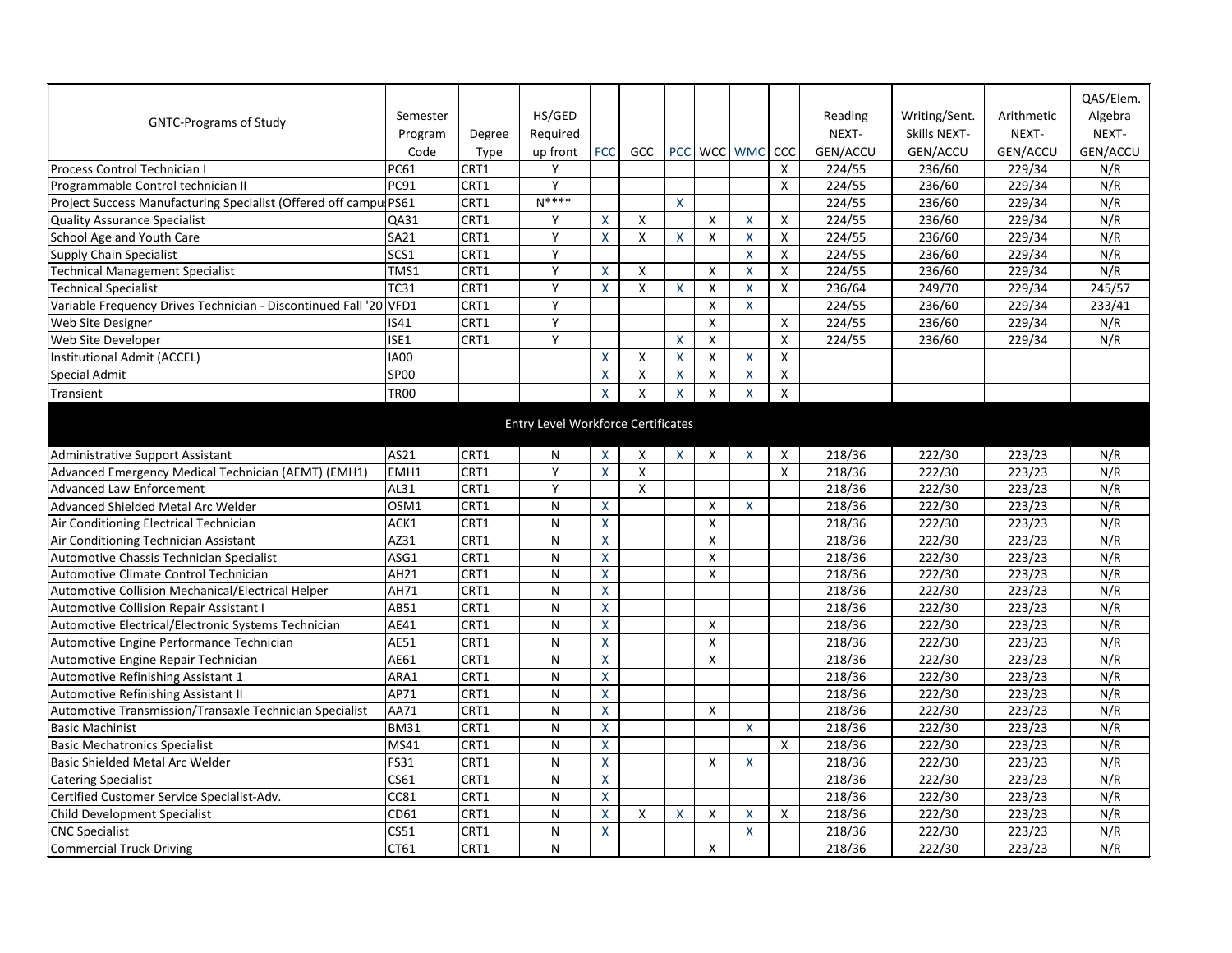|                                                 |             |             |              |                    |                    |              |   |                       |              |                 |                     |                 | QAS/Elem. |
|-------------------------------------------------|-------------|-------------|--------------|--------------------|--------------------|--------------|---|-----------------------|--------------|-----------------|---------------------|-----------------|-----------|
|                                                 | Semester    |             | HS/GED       |                    |                    |              |   |                       |              | Reading         | Writing/Sent.       | Arithmetic      | Algebra   |
| <b>GNTC-Programs of Study</b>                   | Program     | Degree      | Required     |                    |                    |              |   |                       |              | NEXT-           | <b>Skills NEXT-</b> | NEXT-           | NEXT-     |
|                                                 | Code        | <b>Type</b> | up front     | <b>FCC</b>         | <b>GCC</b>         |              |   | PCC   WCC   WMC   CCC |              | <b>GEN/ACCU</b> | <b>GEN/ACCU</b>     | <b>GEN/ACCU</b> | GEN/ACCU  |
| <b>Commercial Wiring</b>                        | <b>CW31</b> | CRT1        | N            | X                  |                    |              |   |                       |              | 218/36          | 222/30              | 223/23          | N/R       |
| CompTIA A+ Certified Preparation                | CA61        | CRT1        | $\mathsf{N}$ | X                  | X                  |              | X | X                     | X            | 218/36          | 222/30              | 223/23          | N/R       |
| CompTIA A+ Certified Technician Preparation     | CA71        | CRT1        | $\mathsf{N}$ | $\mathsf{X}$       | X                  |              | X | X                     | $\mathsf{X}$ | 218/36          | 222/30              | 223/23          | N/R       |
| <b>Criminal Justice Specialist</b>              | CJ21        | CRT1        | $\mathsf{N}$ | <b>HS</b>          | X                  |              | X | X                     |              | 218/36          | 222/30              | 223/23          | N/R       |
| Diesel Electrical/Electronic Systems Technician | <b>DE11</b> | CRT1        | $\mathsf{N}$ |                    |                    |              |   | X                     |              | 218/36          | 222/30              | 223/23          | N/R       |
| Diesel Engine Service Technician                | <b>DE21</b> | CRT1        | $\mathsf{N}$ |                    |                    |              |   | X                     |              | 218/36          | 222/30              | 223/23          | N/R       |
| Diesel Truck Maintenance Technician             | DTM1        | CRT1        | $\mathsf{N}$ |                    |                    |              |   | X                     |              | 218/36          | 222/30              | 223/23          | N/R       |
| <b>Drafter's Assistant</b>                      | <b>DA31</b> | CRT1        | ${\sf N}$    |                    |                    |              | X |                       |              | 218/36          | 222/30              | 223/23          | N/R       |
| Early Childhood Care and Education Basics       | <b>EC31</b> | CRT1        | $\mathsf{N}$ | X                  | Χ                  | $\mathsf{X}$ | X | X                     | X            | 218/36          | 222/30              | 223/23          | N/R       |
| Early Childhood Program Administration          | ECP1        | CRT1        | Y            | X                  | X                  | X            | X | X                     | X            | 218/36          | 222/30              | 223/23          | N/R       |
| Electrical Maintenance Technician               | <b>EM81</b> | CRT1        | $\mathsf{N}$ | $\mathsf{X}$       |                    |              |   | X                     | X            | 218/36          | 222/30              | 223/23          | N/R       |
| <b>Emergency Medical Responder</b>              | EB71        | EB71        | N            | X                  |                    |              |   |                       | X            | 218/36          | 222/30              | 223/23          | N/R       |
| <b>Emergency Medical Technician Basic (EMT)</b> | EMJ1        | CRT1        | Y            | X                  | X                  |              |   |                       | $\mathsf{X}$ | 218/36          | 222/30              | 223/23          | N/R       |
| Environmental Horticulture Technician           | <b>EH11</b> | CRT1        | N            | X.                 |                    |              |   |                       |              | 218/36          | 222/30              | 223/23          | N/R       |
| <b>Flooring Production Operator</b>             | FPO1        | CRT1        | $\mathsf{N}$ |                    |                    |              |   | X                     |              | 218/36          | 222/30              | 223/23          | N/R       |
| <b>Flooring Production Technician</b>           | <b>FP51</b> | CRT1        | N            |                    |                    |              |   | X                     |              | 218/36          | 222/30              | 223/23          | N/R       |
| <b>Food Production Worker I</b>                 | FPW1        | CRT1        | $\mathsf{N}$ | $\mathsf{X}$       |                    |              |   |                       |              | 218/36          | 222/30              | 223/23          | N/R       |
| <b>Gas Metal Arc Welder</b>                     | <b>GM31</b> | CRT1        | $\mathsf{N}$ | X                  |                    |              | X | X                     |              | 218/36          | 222/30              | 223/23          | N/R       |
| <b>Gas Tungsten Arc Welder</b>                  | GTA1        | CRT1        | $\mathsf{N}$ |                    |                    |              | X | $\sf X$               |              | 218/36          | 222/30              | 223/23          | N/R       |
| Hair Designer                                   | HD21        | CRT1        | Y            | X                  | X                  | X            | X |                       |              | 218/36          | 222/30              | 223/23          | N/R       |
| <b>Help Desk Specialist</b>                     | HD41        | CRT1        | $\mathsf{N}$ | $\mathsf{X}$       |                    | X            | X | X                     | X            | 218/36          | 222/30              | 223/23          | N/R       |
| Human Resource Management Specialist            | HRM1        | CRT1        | Y            | $\mathsf{X}$       | X                  |              | X | X                     | X            | 218/36          | 222/30              | 223/23          | N/R       |
| <b>Industrial Electrician</b>                   | IE41        | CRT1        | $\mathsf{N}$ | X                  |                    |              |   | X                     | X            | 218/36          | 222/30              | 223/23          | N/R       |
| Industrial Fluid Power Technician               | IF11        | CRT1        | $\mathsf{N}$ | X                  |                    |              |   |                       | X            | 218/36          | 222/30              | 223/23          | N/R       |
| Industrial Motor Control Technician             | <b>IM41</b> | CRT1        | $\mathsf{N}$ | X                  |                    |              |   |                       | X            | 218/36          | 222/30              | 223/23          | N/R       |
| Infant/Toddler Child Care Specialist            | IC31        | CRT1        | N            | X                  | X                  | X            | X | X                     | X            | 218/36          | 222/30              | 223/23          | N/R       |
| Introduction to Criminal Justice                | IT51        | CRT1        | ${\sf N}$    | <b>HS</b>          | $\pmb{\mathsf{X}}$ |              | X | X                     |              | 218/36          | 222/30              | 223/23          | N/R       |
| Landscape Specialist                            | LS11        | CRT1        | $\mathsf{N}$ | X                  |                    |              |   |                       |              | 218/36          | 222/30              | 223/23          | N/R       |
| Lathe Operator                                  | LP11        | CRT1        | ${\sf N}$    | X                  |                    |              |   | X                     |              | 218/36          | 222/30              | 223/23          | N/R       |
| Mechatronics Specialist                         | AM11        | CRT1        | $\mathsf{N}$ | $\pmb{\mathsf{X}}$ |                    |              |   |                       | $\mathsf{X}$ | 218/36          | 222/30              | 223/23          | N/R       |
| Microsoft Excel Application Professional        | <b>ME51</b> | CRT1        | N            | X                  | Χ                  | X            | X | X                     | X            | 218/36          | 222/30              | 223/23          | N/R       |
| Microsoft Office Application Professional       | MF41        | CRT1        | ${\sf N}$    | X                  | X                  | X            | X | X                     | $\mathsf{X}$ | 218/36          | 222/30              | 223/23          | N/R       |
| Microsoft Office Application Specialist         | <b>MF51</b> | CRT1        | N            | X                  | χ                  | X.           | X |                       | X            | 218/36          | 222/30              | 223/23          | N/R       |
| Microsoft Word Application Professional         | MWA1        | CRT1        | ${\sf N}$    | X                  | Χ                  | X            | X | X                     | $\mathsf{X}$ | 218/36          | 222/30              | 223/23          | N/R       |
| <b>Microsoft Word Application Specialist</b>    | <b>MW11</b> | CRT1        | N            | X                  | X                  | X.           | X | X                     | X            | 218/36          | 222/30              | 223/23          | N/R       |
| <b>Mill Operator</b>                            | <b>MP11</b> | CRT1        | N            | X                  |                    |              |   | X                     |              | 218/36          | 222/30              | 223/23          | N/R       |
| Nail Technician                                 | <b>NT11</b> | CRT1        | Y            |                    |                    |              | X |                       |              | 218/36          | 222/30              | 223/23          | N/R       |
| Nursery-Greenhouse Technician                   | PPS1        | CRT1        | $\mathsf{N}$ | $\mathsf{X}$       |                    |              |   |                       |              | 218/36          | 222/30              | 223/23          | N/R       |
| <b>Office Accounting Specialist</b>             | <b>OA31</b> | CRT1        | N            | X                  |                    |              | X |                       |              | 218/36          | 222/30              | 223/23          | N/R       |
| <b>Patient Care Assistant</b>                   | <b>PC21</b> | CRT1        | ${\sf N}$    | X                  | X                  |              | X |                       |              | 218/36          | 222/30              | 223/23          | N/R       |
| <b>Payroll Accounting Specialist</b>            | <b>PA61</b> | CRT1        | Y            | $\mathsf{X}^-$     | X                  |              | X |                       |              | 218/36          | 222/30              | 223/23          | N/R       |
|                                                 |             |             |              |                    |                    |              |   |                       |              |                 |                     |                 |           |